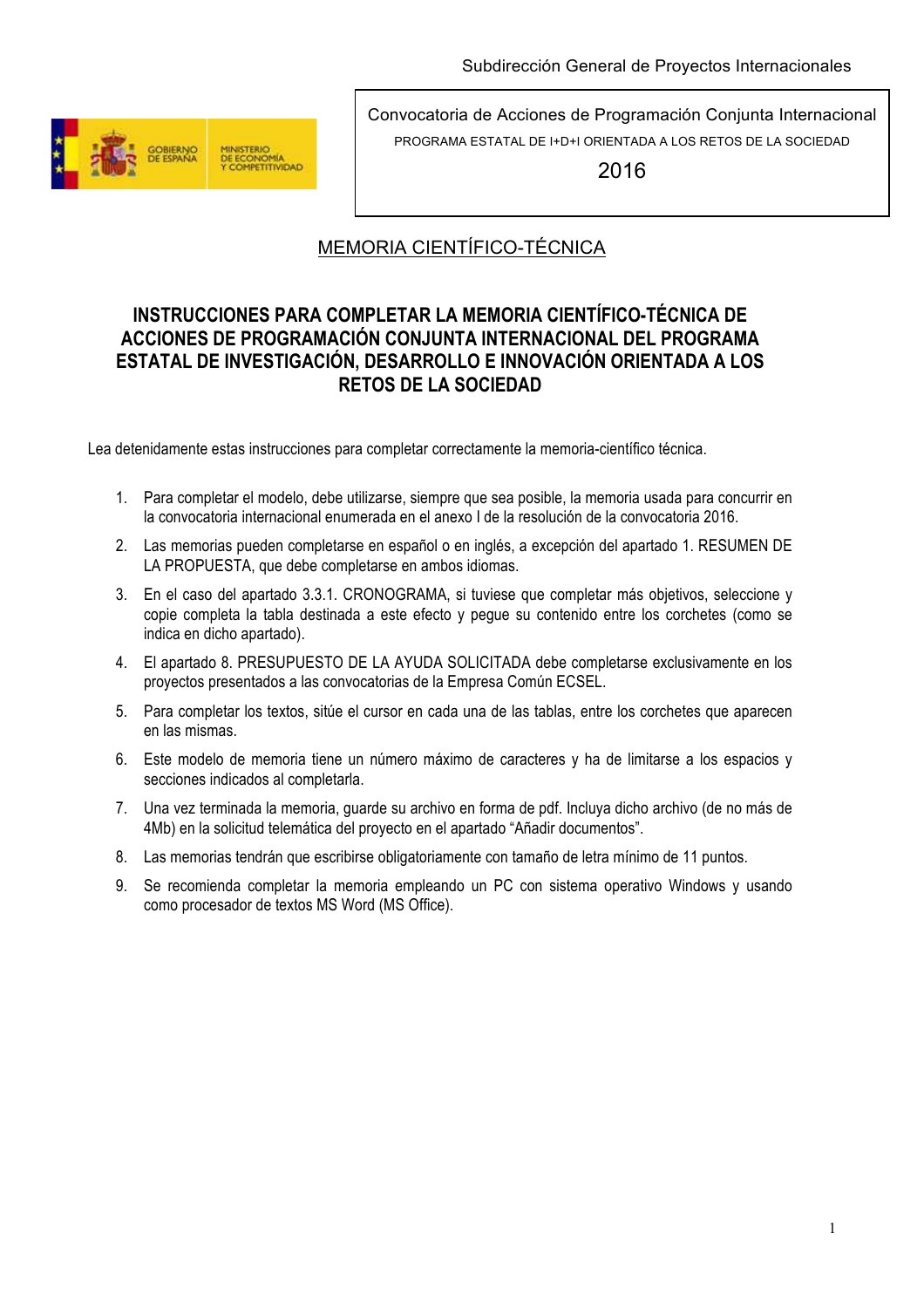

2016

# MEMORIA CIENTÍFICO-TÉCNICA

# **1. RESUMEN DE LA PROPUESTA / SUMMARY OF THE PROPOSAL**

(Debe rellenarse tanto en castellano como en inglés / It should be completed in English and Spanish)

**INVESTIGADOR PRINCIPAL** (Nombre y apellidos*)***:**

Javier Sanz Rodrigo

## **TÍTULO DEL PROYECTO:**

Desarrollo del Nuevo Atlas Eólico Europeo Fase II

### **ACRÓNIMO DEL PROYECTO:**

NEWA II

### **TITLE OF THE PROJECT:**

Development of a new European Wind Atlas 2<sup>nd</sup> Stage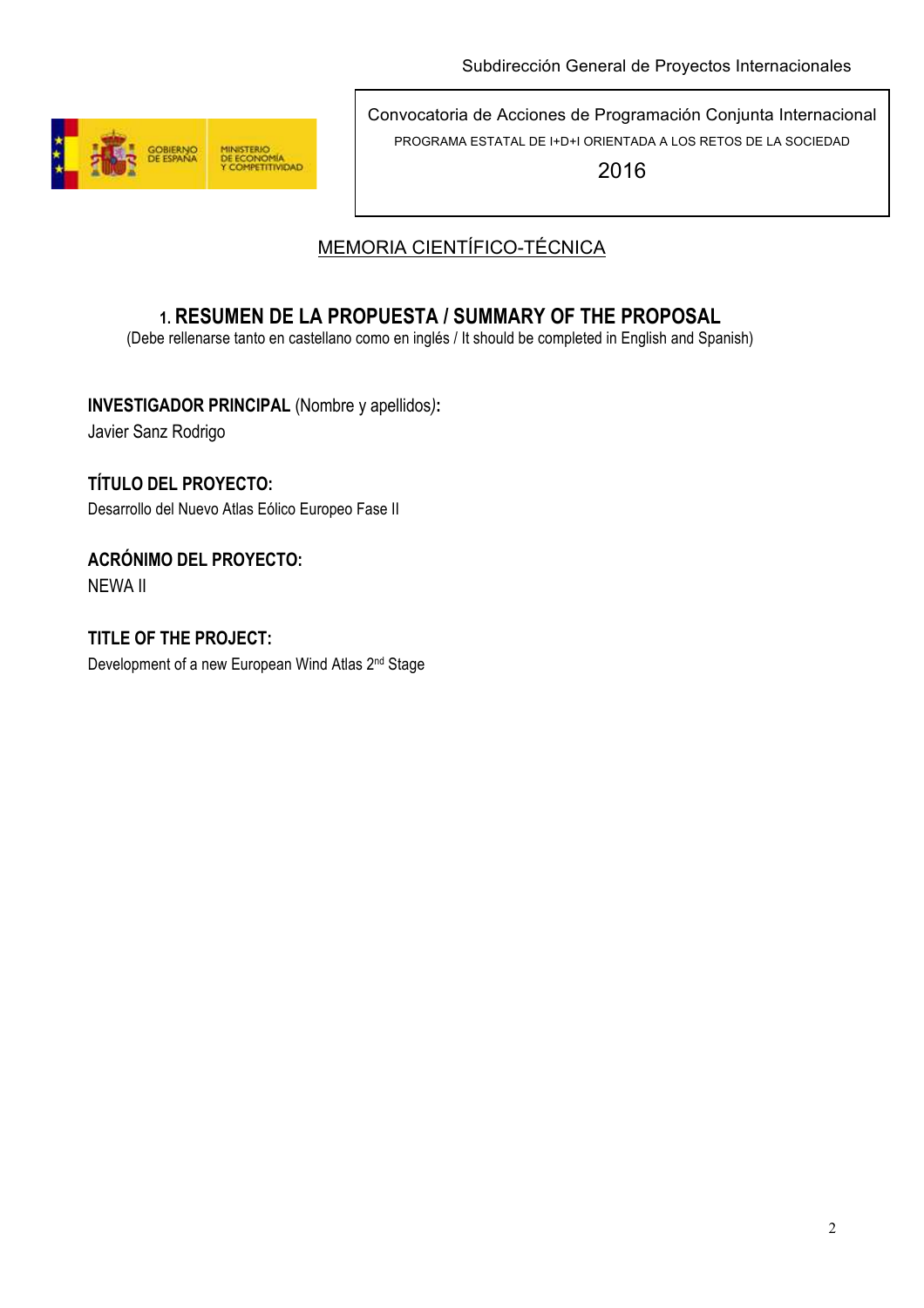

2016

## MEMORIA CIENTÍFICO-TÉCNICA

### **RESUMEN DEL PROYECTO**

#### Máximo 3500 caracteres

La industria de la energía eólica tiene todavía la preocupación de que muchos proyectos muestran discrepancias entre los valores calculados y reales en producción y condiciones de operación. El nuevo Atlas Eólico Europeo está dirigido a reducir estas variaciones y está estructurado en torno a tres áreas de trabajo que se implementarán en paralelo:

- 1. Creación y publicación de un Atlas Eólico Europeo en formato electrónico, el cual incluirá los datos fundamentales y una nueva base de datos eólicos para la UE, que contará como mínimo con: el recurso eólico y sus varaciones asociadas; viento extremo y variación; turbulencia característica; otras condiciones ambientales adversas y la posibilidad de que ocurran; el nivel de predicción a corto plazo con el pronóstico y la evaluación de las variaciones; guías y buenas prácticas para el uso de los datos, especialmente para micrositing.
- 2. Desarrollo de metodologías dinámicas a pequeña escala y modelos de código abierto validados mediante campañas de medida, para permitir una evaluación precisa del recurso eólico y de la climatologíaasí como la predicción de alta resolución a corto plazo con cobertura europea. Las metodologías de downscaling y de los modelos desarrollados serán ampliamente documentados y puestos a disposición pública, y serán usados pàra aportar l mapasgenerales de recurso eólico y otros datos relevantes a diferentes alturas y con una alta resolucion horizontal.
- 3. Campañas de medición para validar la cadena de modelos usada en el atlas eólico. Al menos cinco campañas de medida coordinadas serán llevadas a cabo y cubrirán terreno complejo ( montes y bosques), offshore, grandes cambios en las caracterísiticas de la superficie (aspereza) y climas fríos.

### **PALABRAS CLAVE**

#### Máximo 200 caracteres

Atlas de recurso eólico, turbulencia, vientos extremos, variaciones, micrositing, campaña de medidas, downscaling

### **SUMMARY OF THE PROJECT**

#### Maximum 3500 characters

The wind energy industry is still troubled by many projects showing considerable negative discrepancies between calculated and actually experienced production numbers and operating conditions. The New European Wind Atlas is aimed at reducing these uncertainties, and is structured around three areas of work, to be implemented in parallel.

- 1. Creation and publication of a European wind atlas in electronic form, which will include the underlying data and a new EU wind climate database which will as a minimum include: wind resources and their associated uncertainty; extreme wind and uncertainty; turbulence characteristics; other adverse weather conditions and their probability of occurrence; the level of predictability for short-term forecasting and assessment of uncertainties; guidelines and best practices for the use of data especially for micro-siting.
- 2. Development of dynamical downscaling methodologies and open-source models validated through measurement campaigns, to enable the provision of accurate wind resource and external wind load climatology and short-term prediction at high spatial resolution and covering Europe. The developed downscaling methodologies and models will be fully documented and made publicly available and will be used to produce overview maps of wind resources and other relevant data at several heights and at high horizontal resolution.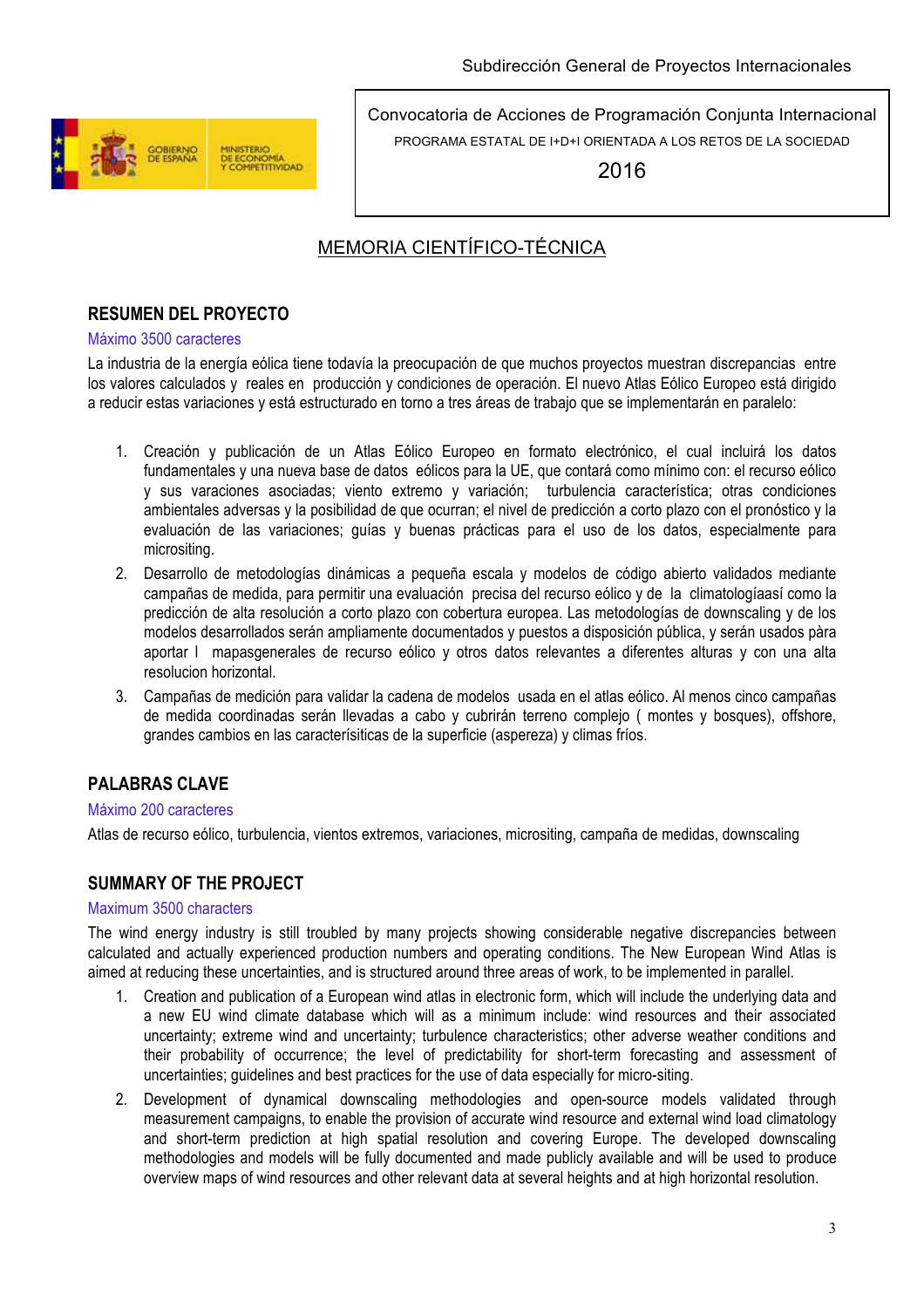

2016

## MEMORIA CIENTÍFICO-TÉCNICA

3. Measurement campaigns to validate the model chain used in the wind atlas. At least five coordinated measurement campaigns will be undertaken and will cover complex terrains (mountains and forests), offshore, large changes in surface characteristics (roughness change) and cold climates.

### **KEY WORDS**

Maximum 200 characters

Wind resource atlas, turbulence, extreme winds, uncertainties, wind turbine micrositing.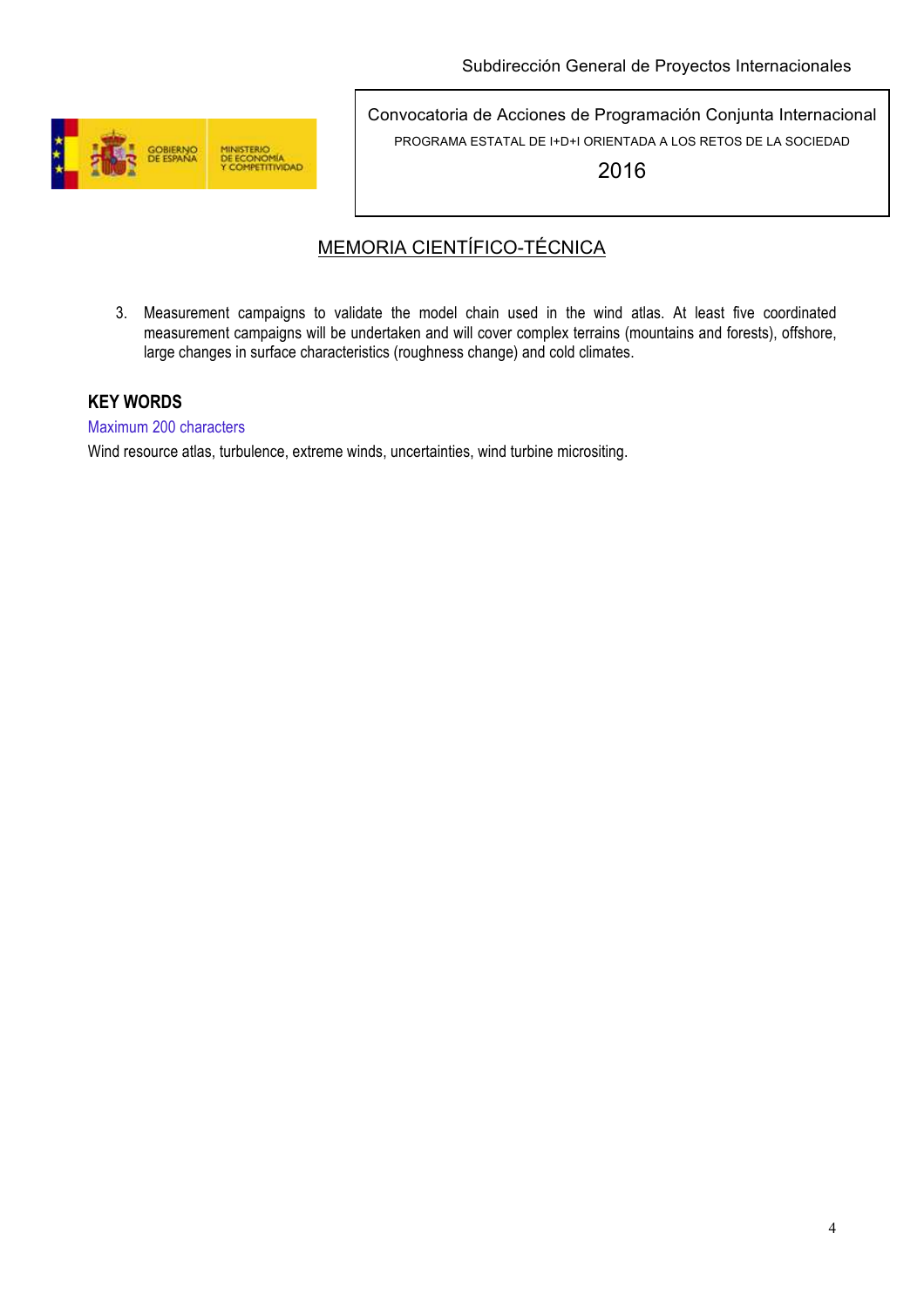

2016

## MEMORIA CIENTÍFICO-TÉCNICA

## **2. FINALIDAD Y OBJETIVOS DEL PROYECTO**

Even if the ERA Net Plus call on the Wind Energy Atlas was part of the last FP7 work program fo 2013: "Topic ENERGY.2013.10.1.2: ERA-NET Plus – European wind resources assessment", the NEWA project is perfectly in line with the new European and national R&D priorities up to 2020 concerning energy. The Project takes place in the framework of and will contribute to find solutions to the **Energy Challenge** (Secure, efficient and clean energy) of the EU and the national R&D program.

The national energy policy concerning renewable energy sources (RES) and the R&D objectives of the sector are determined in a great extent by the European framework (Directive EC/2009/28/; SET-Plan; Horizon 2020). Both Horizon 2020 and the Spanish State Plan for R&D&i identify among their pillars research and innovation oriented to societal challenges. Reseach activities in the RES field are included in the Challenge **Secure, Efficient and Clean Energy**. According to the State Plan, which is alligned with Horizon 2020, "*el objetivo específico de este RETO es promover la transición hacia un sistema energético que permita reducir la dependencia de los carburantes fósiles en un escenario en el que se contemplan, simultáneamente, la escasez de los mismos, el crecimiento de la demanda a nivel mundial y el impacto de la misma en el medioambiente*." Scientific-technological and enterpreneur priorities include wind energy.

The NEWA consortium is entirely in line with this strategy, as it will contribute with its research to reduce uncertainties in the use of the wind energy source, and consecuently will reduce the levelized cost of energy (LCOE) and increase the efficiency of the technology.

### **2.1 State-of-the-art in wind resource assessment and limitations**

At national and regional level, wind atlases have been produced which assess the wind speed to be expected in particular areas. At European level, a wind atlas was published by Risø National Laboratory for the European Commission in 1989. As of today, this remains the only public atlas covering several EU Member States in a uniform way. Still, the 1989 atlas does not cover new EU Member States (Figure 1.1) has a coarse resolution, and was developed using a model for wind assessment – WAsP (Wind Atlas Analysis and Application Program) – based on a linearized flow model.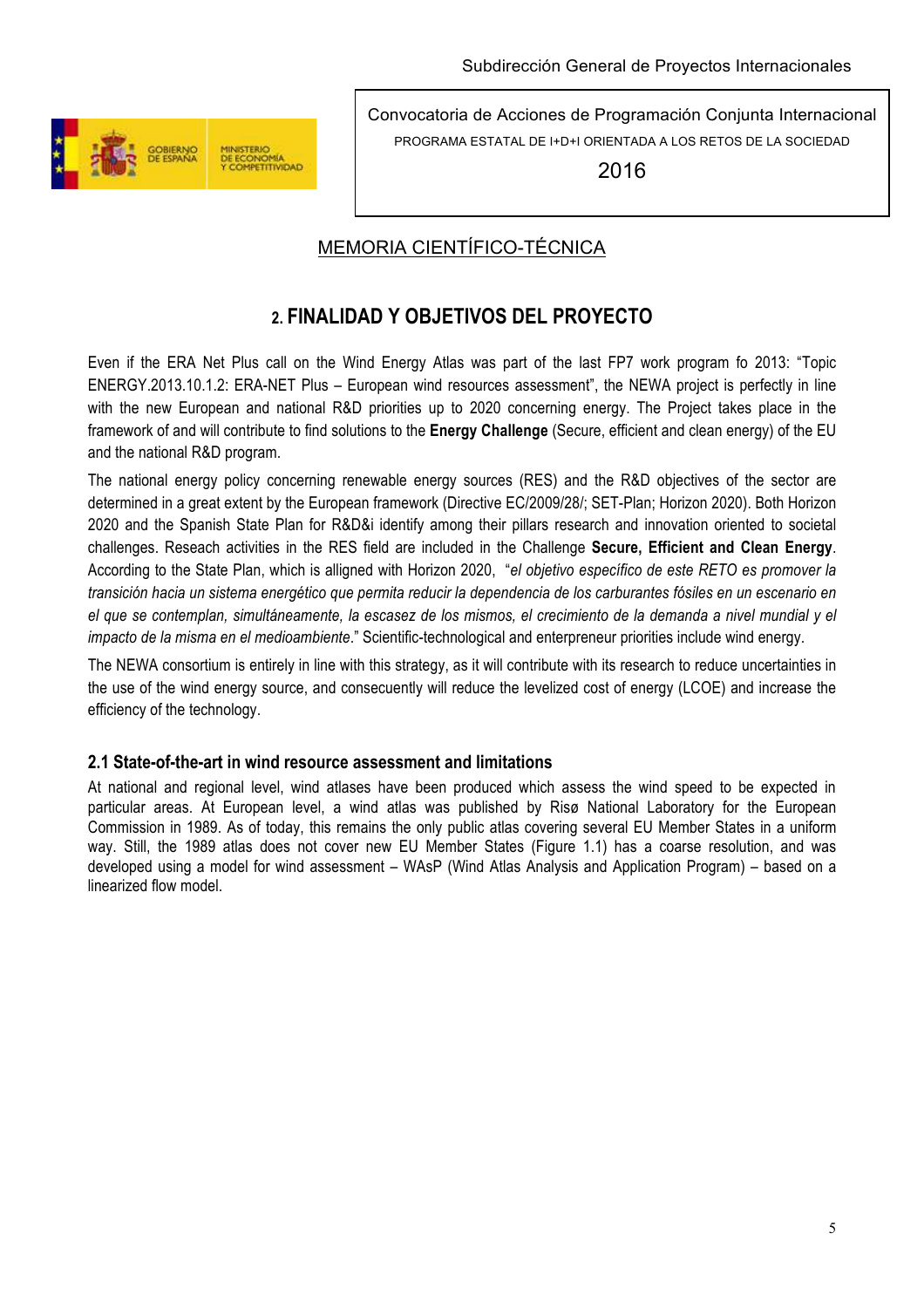

2016

## MEMORIA CIENTÍFICO-TÉCNICA

|                 | Coverage in          | Covered in    | <b>Covered</b> in |
|-----------------|----------------------|---------------|-------------------|
| Country         | <b>European Wind</b> | other mapping | the new           |
|                 | Atlas from 1989      | methods       | <b>Wind Atlas</b> |
| <b>EU27</b>     |                      |               |                   |
| Austria         |                      | ۰             | ٠                 |
| Belgium         | ٠                    |               | ٠                 |
| Bulgaria        |                      | ۰             |                   |
| Cyprus          |                      |               |                   |
| Czech Republic  |                      | ۰             |                   |
| Denmark         | ٠                    | ۰             | ٠                 |
| Estonia         |                      | ٠             |                   |
| Finland         |                      | ٠             |                   |
| France          | ٠                    |               | ٠                 |
| Germany         | ٠                    |               | ٠                 |
| Greece          |                      | ٠             | ٠                 |
| Hungary         |                      |               |                   |
| Ireland         | ۰                    |               |                   |
| Italy           | ۰                    |               |                   |
| Latvia          |                      | ٠             |                   |
| Lithuania       |                      | ٠             |                   |
| Luxemburg       | ٠                    |               | ٠                 |
| Malta           |                      |               | ۰                 |
| The Netherlands | ٠                    |               | ٠                 |
| Poland          |                      | ۰             | ٠                 |
| Portugal        | ٠                    |               | ٠                 |
| Romania         |                      | ۰             |                   |
| Slovakia        |                      | ۰             |                   |
| Slovenia        |                      | ٠             |                   |
| Spain           | ٠                    |               |                   |
| Sweden          |                      | ٠             | ٠                 |
| UK              | ٠                    | ٠             |                   |
| Other countries |                      |               |                   |
| Turkey          |                      | ٠             | ٠                 |
| Armenia         |                      | ٠             |                   |
| Croatia         |                      | ٠             |                   |
| Georgia         |                      | ٠             |                   |
| Norway          |                      | ۰             |                   |
| Russia          |                      | ٠             |                   |
| Switzerland     |                      | ۰             |                   |

Figure 1.1: Different wind atlases coverage [Wind Energy - The Facts, Part I. 20091

Currently, wind assessment technology is facing an inflection point from linear flow models to more sophisticated methods based on non-linear flow models combined with mesocale models developed independently by meteorological and engineering communities. This inflection point is occurring due to the availability of the necessary computational resources, and to the advent of better meteorological and experimental databases. Since the late 80's, the de facto standard model for wind assessment has been WAsP which estimates the effect of the micro-scale (0.05-5 km scale) terrain and vegetation variations on the wind resource. As wind turbines have grown, such a micro-scale approach needs to be complemented with the modelling of the planetary boundary layer (PBL) and associated temperature gradients within the PBL. Whereas the micro-scale flow models can be seen as bottom-up approaches for wind resource assessments over a smaller area, the use of meso-scale models has since the 1990ies offered a top-down approach to wind resource estimations over large areas to produce wind atlases.

However, the meso-scale models cannot accurately predict the wind variability caused by micro-scale features. State-ofthe-Art in wind power meteorology is facing several research challenges that need to be overcome in order to decrease the uncertainty of wind energy production and wind conditions to less than 10%: A main objective of the NEWA project is to fundamentally change the state-of-the-art during the course of the project by developing and introducing a new methodology for the assessment of wind conditions. The development will be based on dedicated large scale wind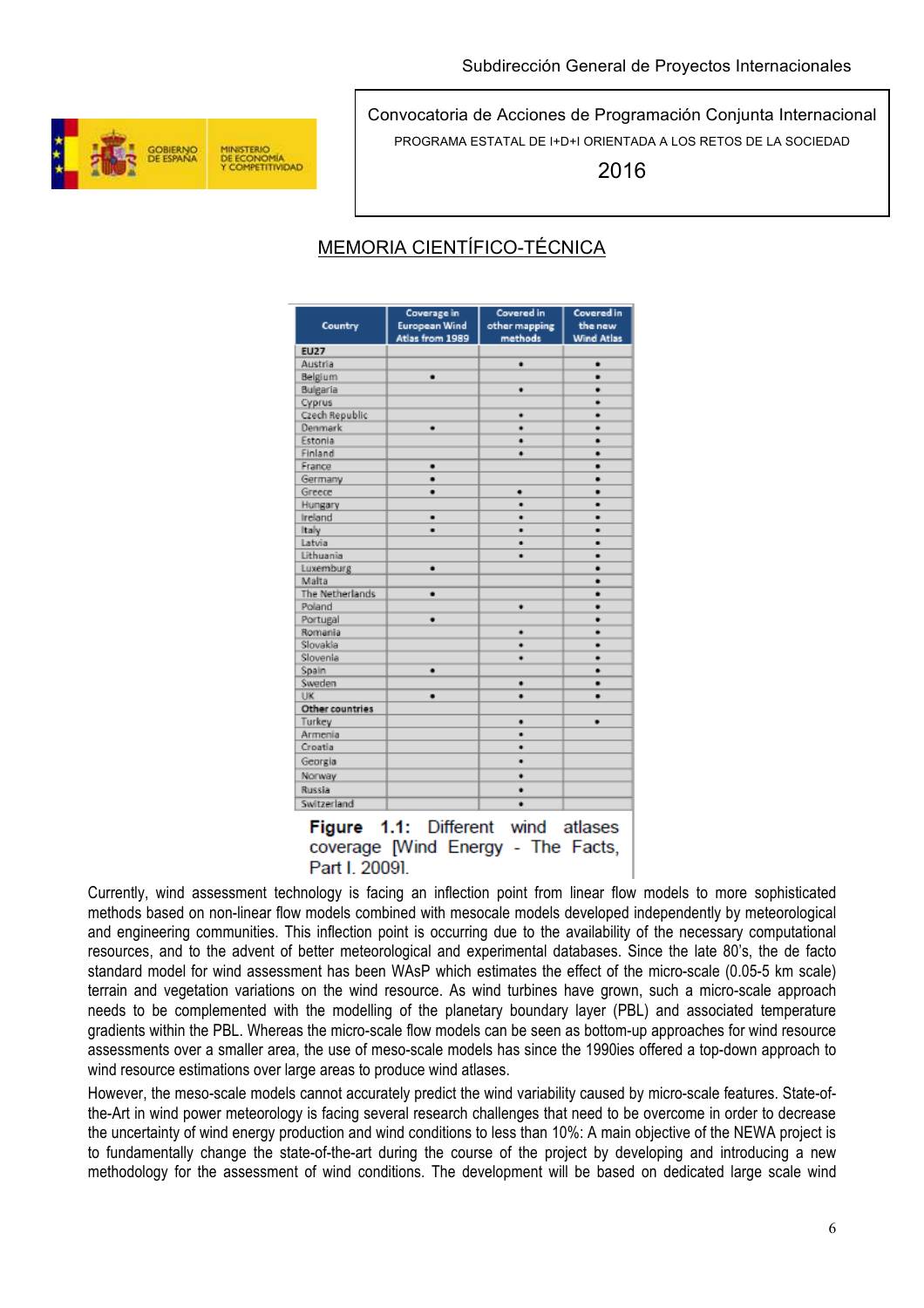

2016

### MEMORIA CIENTÍFICO-TÉCNICA

measurement campaigns, which focus on situations important for wind power utilization. The methodology to be developed will be validated by local measurements, and include detailed turbulence models; considering extreme winds, extreme shears, high wind variability, among other extremes. The development of such a highly accurate methodology represents the main challenge in the new Wind Atlas research project. The measurement campaigns which will form the basis for the development of the new methodology will for the first time make full use of new measurement techniques like the windscanner lidar system.

Mesoscale models are, in general, not specifically developed for wind energy applications, and the models will be adapted and tested for this purpose. The choice of models skill and validation criteria will be elaborated. High resolution data on surface conditions (e.g. land-use and topography) will be evaluated and adapted for use in the models. Microscale models will be linked to the mesoscale models in a consistent way. Today there are two approaches: Direct dynamical down scaling and the "Lib-file" method developed for the 1989 European Wind Atlas. A generally approved method is highly needed so that data generated by the mesoscale model can be adapted and collated for use in various microscale models. The Microscale-mesocale model-linking will be established and validated using high quality field data – in particular the data obtained in the experimental campaigns in the project.

Preliminary investigations show that using several mesoscale models and using a weighted average, the so-called ensemble average, could reduce the bias of the predicted wind resources. This will be further validated and extended to external design parameters. A method for estimation of the wind resource uncertainties will be developed by relating prediction errors to the ensemble spread producing a probabilistic wind atlas using similar techniques as applied to weather forecasting methodologies.

A major reason for the shortcomings of the existing models in the context of wind energy is the lack of suitable validation data. Only very few measurement campaigns of sufficient scope and data quality are available for the validation of microscale models, such as the Bolund hill. For the development and validation of the models, experiments are designed for situations important for wind energy and at the same time challenging for the models, e.g. complex terrain, forested sites, offshore and cold climate.

Validation of mesoscale models is inherently difficult due to the size of the grid cells and and a relatively unknown discrepancy between numerical and physical resolution. Measurement methods will be developed which improve the validation of model results with experimental data. The model chain will be comprehensively tested and validated using high quality climatological and shorter term datasets.

Uncertainties will be quantified, and the potential short to long term wind predictability quantified in terms of climatic area and terrain characteristics. Combined, the partners of the NEWA consortium have developed a range of state-of-the-art models, which will be used in the model chain.

### **2.2 Description of the research hypothesis(es)**

Four main research hypothesis and lines of enquiry form the core of the project:

#### *Selection of the best model chain output*

Here we propose a multi-model ensemble philosophy, at the same time requiring that both the models and the downscaling from meso- to micro-scale are theoretically well. Experience from meteorology shows that an ensemble of models that are run with slightly different initial conditions or slightly different formulations of the physics produce good estimates of the uncertainty and the mean of the models has on average less error than any of the individual model. This method will be investigated for wind energy purposes and used for the final atlas.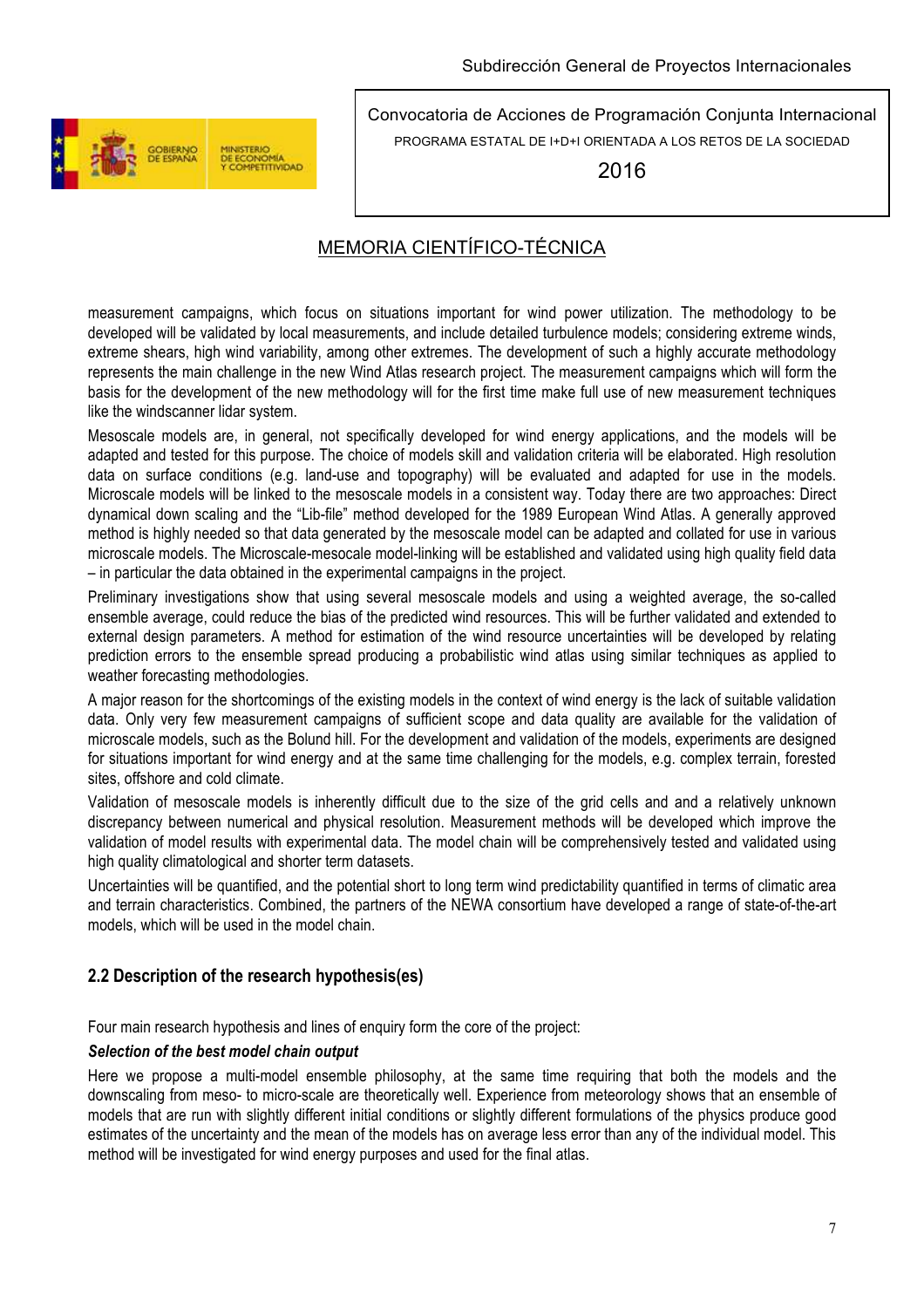

2016

## MEMORIA CIENTÍFICO-TÉCNICA

### *Propagation of uncertainties through the model chain*

The progression of uncertainties through a model chain is one of the cutting edge research questions in the wind energy industry. All project developments are based on projections of uncertain estimates over a short term, to long term resource estimates. A more thorough understanding and description of the propagation of the uncertainty through each stage in the model chain is an investigation that can yield overall reduction in resource assessments through targeted remedial actions. The goal of these investigations is to reduce the long term resource estimate error in complex terrains to 10%. A significant error reduction will come by understanding of the propagation of uncertainty in the model chain.

#### *Models for siting parameters, extremes, turbulences, predictability, among others*

The backbone of the wind atlas is a database of at least ten years of meso-scale model runs covering Europe in a resolution of at least two kilometers. The question in this task is how to downscale and use these data for the prediction of site specific mean winds, extreme winds (e.g. the 50-year wind), turbulence and predictability. Even over flat terrain meso-scale models will, due to their limited spatial and temporal resolution, underestimate the 50-year wind. Robust techniques correct for that should be developed and tested.

#### *Will higher fidelity micro-scale models finally be superior?*

Large-eddy simulation (LES) is due to its computational complexity not going to be used for the final wind Atlas, but it is going to be used for the experimental complex terrain sites in NEWA. The few applications of LES in complex terrain have so far not yet proven superior to the simpler Reynolds-averaged Navier Stokes (RANS) solvers. Eventually, LES is most likely to prove superior to RANS, but it remains to be demonstrated in practice. The nesting of LES into meso-scale simulations for micro-scale wind predictions introduces a particular scientific challenge. It is the determination of the turbulent boundary conditions in the LES, as turbulent fluctuations with time scales between seconds and tens of minutes are not resolved in the meso-scale simulations that are used to drive the LES.

### **2.3 Concept and objective**

#### **2.3.1 NEWA technological concept**

In this project a New European Wind Atlas will be developed to be used as a **standard for site assessment**. The new Atlas, based on improved modelling competencies on atmospheric flow, together with the guidelines and best practices for the use of data, should become a key tool not only for manufacturers and developers, but also for public authorities and decision-makers, by **reducing overall uncertainties in determining wind conditions**.

The new Atlas, the structure of which is presented in Figure 1.2, will involve the development of new dynamical downscaling methodologies as well as improvements and extensions of the models involved, with high temporal and spatial resolution. The Atlas will take advantage of newly created long term datasets and incorporate comprehensive information about wind conditions for all stages of wind projects' life-cycle.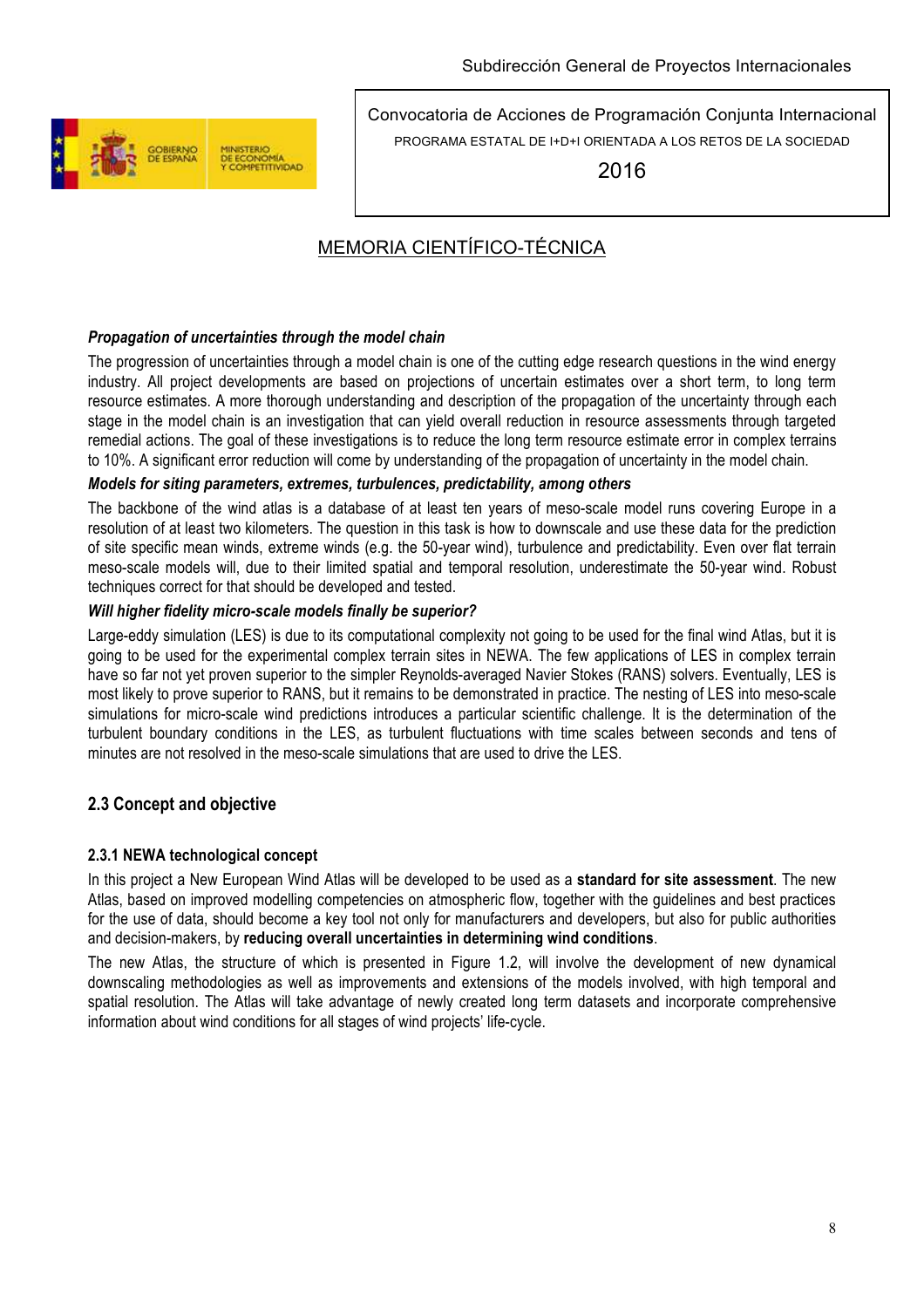

2016

## MEMORIA CIENTÍFICO-TÉCNICA



Figure 1.2: Flow chart showing the structure of the new EU Wind Atlas<sup>®</sup>

Overall, the new Atlas will provide a **unified high resolution and freely available data-set of wind energy resource in Europe**. The statistics in the atlas will cover Europe with a resolution 20-30 meters in at least 10 wind turbine relevant heights. This statistical downscaling is built on at least 10 years of mesoscale simulations with a resolution of 2-3 km. These mesoscale data will also be publicly available. The area coverage is the EU countries and 100 km offshore plus the Baltic and the North Sea (see Figure 1 in WP2). In addition to wind resource information, the new Atlas will give measures of wind variability, wind power predictability from day-ahead to decadal as well as parameters for wind turbine design.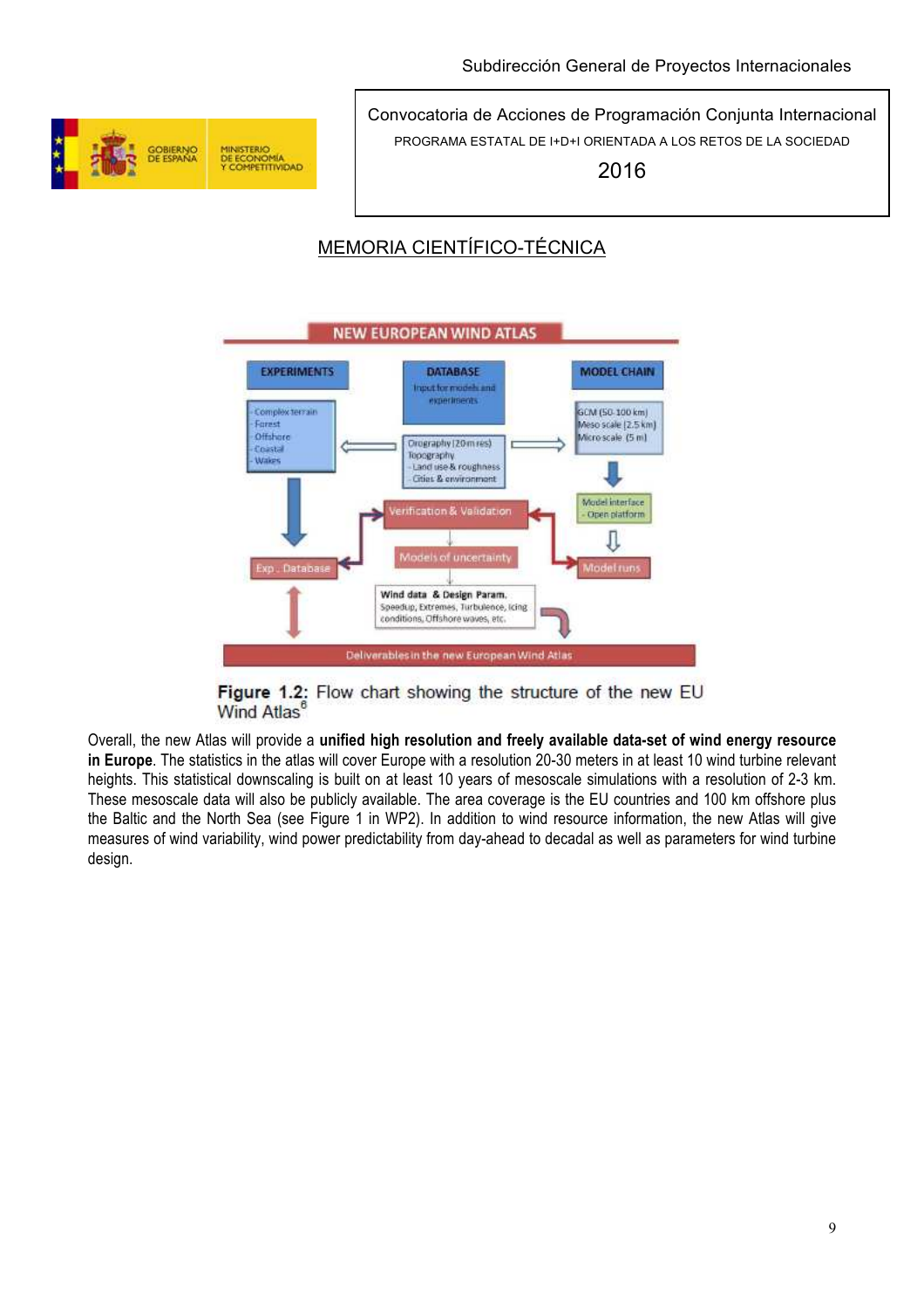

2016

## MEMORIA CIENTÍFICO-TÉCNICA



Figure 1: Approximate positions of the experimental sites in Portugal, Spain, Germany and Turkey together with the many stations available for the Northern European meso-scale experiment. The green countries are partners in NEWA, while the light green is the EU showing the coverage on land of the wind atlas. The light blue shows the coverage offshore

### **2.3.2 Scientific and Technological (S&T) objectives**

The main objective of NEWA is the development of a new European Wind Atlas and the improvement of advanced models towards the **reduction of uncertainties to less than 3% for flat homogenous terrains** – strategic **key performance indicator** for "Resource assessment and spatial planning" of the European Industrial Initiative on wind energy – and to less than 10% for any terrain, as suggested by The European Wind Energy Technology Platform (TPWind). This overall goal is broken down into several technological and scientific objectives:

- **Development of a high-value data bank from a series of wind measurement campaigns**  Current tall wind turbines are often placed in remote areas on steep ridges and in forested terrain. This project aims to provide a detailed and accurate description of the wind flow at selected sites in such terrain based on well-instrumented meteorological field experiments covering a wide range of topographical and climatological conditions. The produced data will be public available and can beused by private and public partners to develop models and engineering tools.
- **Development of methodology and improvement of advanced models for wind farm development, wind turbine design conditions, spatial planning, and policy promotion** This project aims to determining the wind conditions with a very low uncertainty when planning wind farms. Hence it is necessary: to develop the essential models (based on results from the experimental campaigns) so that they are tailored to the Wind Atlas and can provide results with accuracy unseen today. How to link the wind resource information provided by the micro- and meso-scale models is an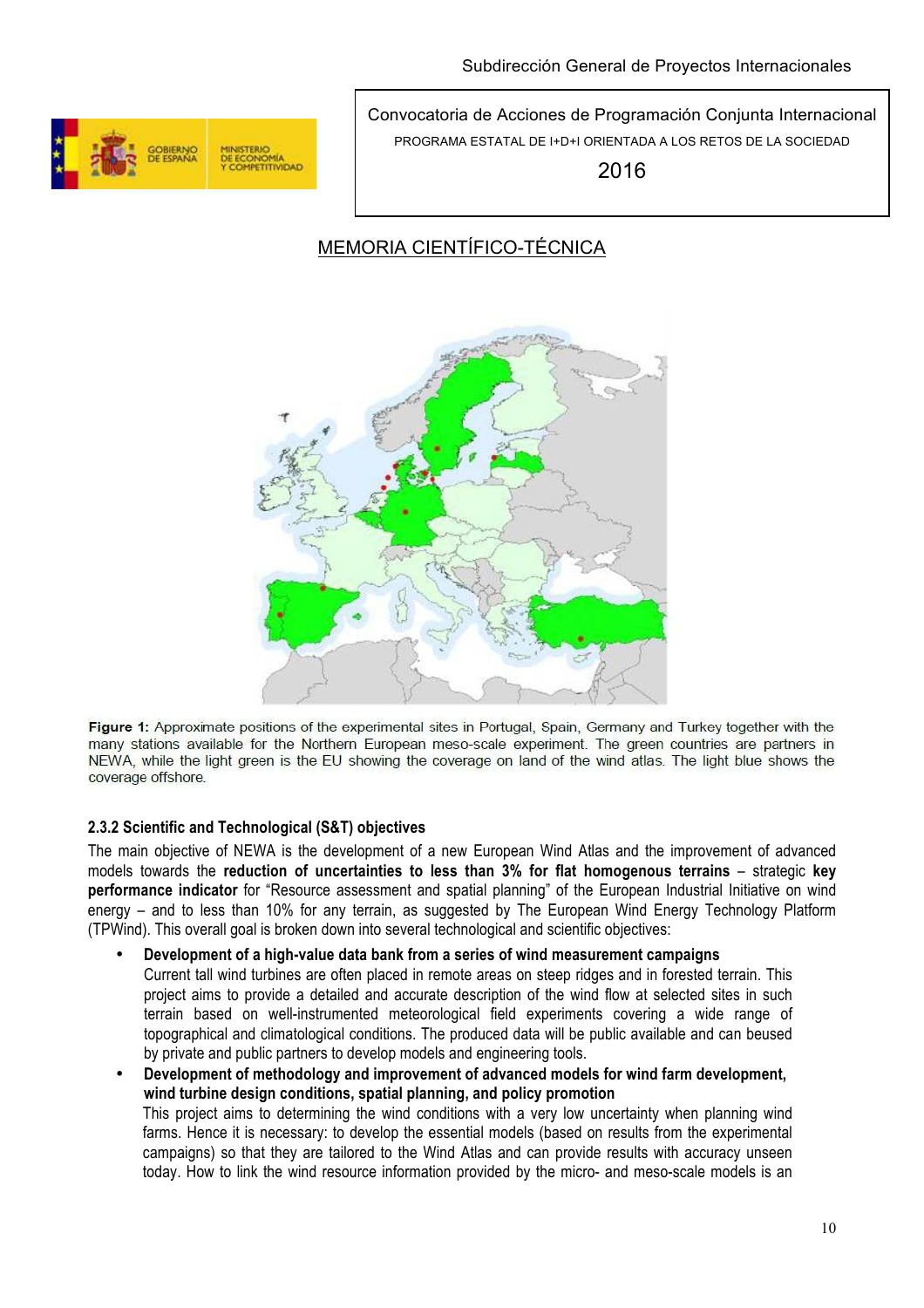

2016

## MEMORIA CIENTÍFICO-TÉCNICA

intense research area – NEWA aims to establish a new methodology for the coupling between the two, which will be open-source knowledge contributing to innovative research in wind energy.

#### • **Creation and publication of a European Wind atlas (database on wind data, environmental and other constrains)**

The new European Wind Atlas database to be developed will include: wind resources and external design parameters and their associated uncertainty; the level of predictability for short to long term forecasting; guidelines and best practices for the use of data, (particularly relevant for micrositing).The Atlas will cover all EU Member States and a group of Associated Countries, as well as their exclusive economic zones, and restricted areas (Natura 2000 sites, military areas). The interface of the NEWA database will include an interactive web-based map with a responsive.

### • **Verification and estimation of uncertainty**

An uncertainty map will calculate the confidence of the Wind Atlas and the intensity to which in situ measurement must be employed before development of a wind farm. The uncertainty will be verified by a large number of wind climate data and wind farm production data covering the total area including offshore areas. The experimental results will also be used especially for theoretical work, developing new procedures for uncertainty calculations**.** 

Within this general framework, **specific objectives of the BSC** for NEWA-II linked with the European project are:

- Development of ABL microscale models (RANS/LES) with thermal coupling and implementation in Alya (inhouse code optimized for HPC).
- Methodologies for model validation using as benchmarking examples data from the experiments in Alaiz, Perdigao and Kassel.
- Definition of dynamic and statistical downscaling strategies.
- Implementation of the model chain .
- Assistance and support for the atlas production runs in MareNostrum and facilitate access to European tier-0 supercomputing facilities (PRACE).
- Assessment of the predictability of the forecast systems to simulate the wind speed, from short-term forecasts to cilmate predictions.
- Analysis of the sources of predictability of wind at different time scales and for different regions.
- Comprehensive overview of their potential applications, available prediction systems and verification methodology.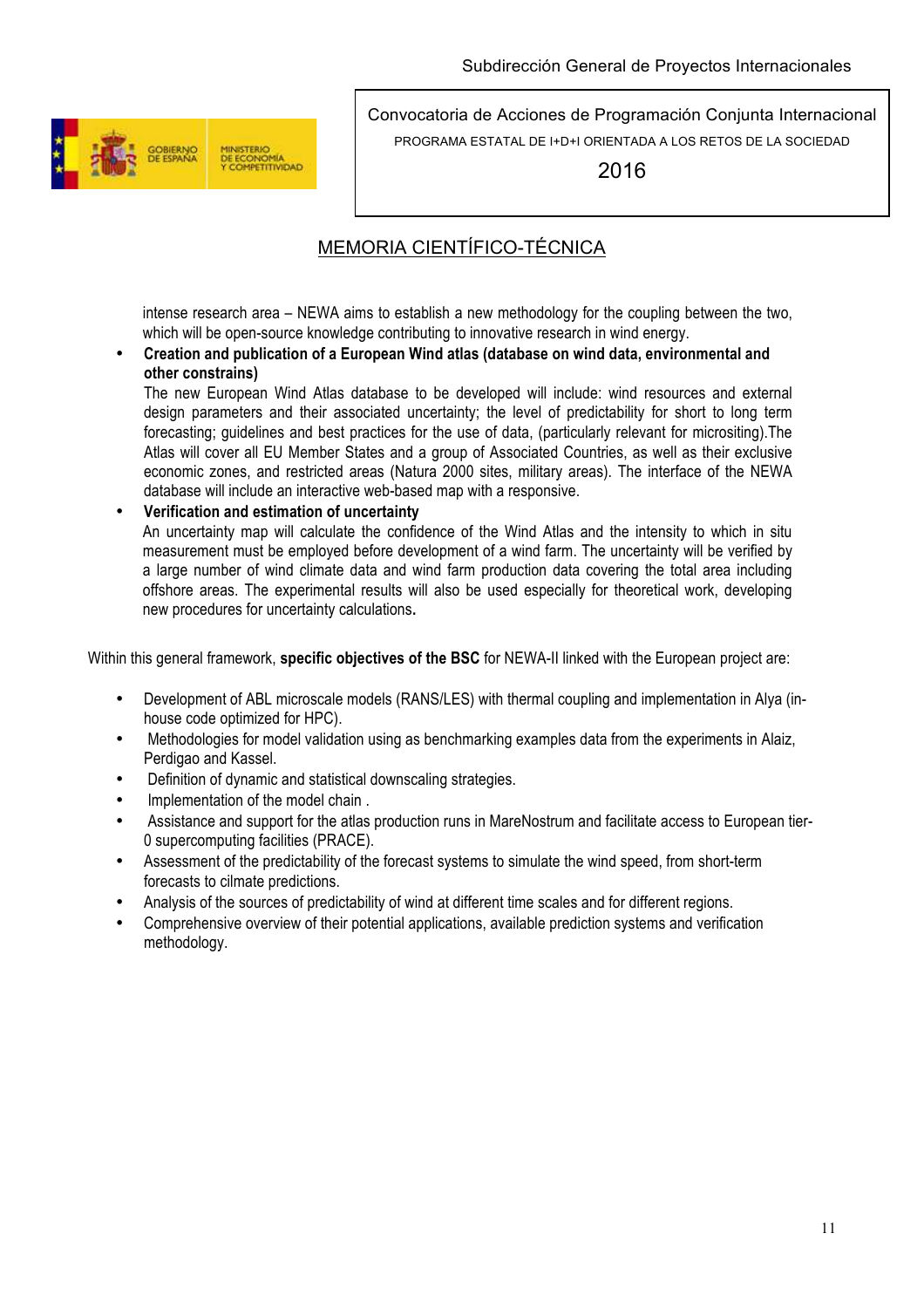

2016

### MEMORIA CIENTÍFICO-TÉCNICA

# **3. METODOLOGÍA, PLAN DE TRABAJO Y RESULTADOS PREVISTOS**

**3.1** Descripción de los materiales, infraestructuras y equipamientos singulares a disposición del proyecto que permitan abordar la metodología propuesta.

NEWA deals with several interdisciplinary concepts requiring a wide range of specific competencies, skills, and knowledge as well as project management. The team behind NEWA consists of 31 partners from 8 different European countries. DTU, CENER and IWES are the work packages' leaders and national representatives of Denmark, Spain and Germany, respectively. DTU, the coordinator, is a world leading centre in meteorological experiments for wind energy purposes. The group has produced more than 100 journal publications relevant to NEWA and they have one patent that will be used freely in NEWA experiments. Moreover, the team is highly experienced in leading and coordinating several large EU projects. CENER – Wind energy department – has a cutting-edge technological infrastructure, with the most modern laboratories and facilities in Europe – the unique Wind Turbine Test Laboratory and a field test facility in the complex terrain of the Alaiz Mountain which supports testing in real conditions of up to 5 prototype multimegawatt turbines. Fraunhofer IWES is highly experienced in wind measurements and offshore meteorology. The group is active in several relevant committees and expert groups on national and international level; including EERA, TPWind, IEC, IEA,

Similarly, the other 28 partners play a crucial role in the project and they each bring different areas of excellence into the consortium . The quality of each group is also demonstrated by the track record of the principal investigator.

NEWA is founded in a strong European consortium which forms a strategic research alliance of carefully selected world leading partners from European universities, institutions and industry. The project is based on a true cooperation, through which all partners contribute to and benefit from the project results. The consortium mobilises a broad group of partners around the core challenges, and benefits from complementarities, synergies and capabilities. NEWA consortium synergies are provided by previous joint participation in international projects, and research capacity has already been proved by the outputs and products generated by already collaborative activities between partners:

- Research projects: **IRENA** (DTU, DLR (external partner), CENER); **Windscanner** (DTU, IWES, UPORTO, LNEG, CENER, ForWind); **NORSEWInD** (DTU, IWES, ERI VIRAC, IPE, LNEG, 3E, DNV-GL); **ClusterDesig**n (3E, ForWind); I**RPWIND** (DTU, CENER, IWES, ForWind, UPORTO, LNEG, IC3, CIEMAT), **EERA DTOC**  (IWES, DTU, CENER, ForWind, UPORTO, Iberdrola (external partner)); **IceWind** (DTU, VESTAS, UU, WeatherTech) **ANEMOS-ANEMOS.Plus-SAFEWIND** (DTU, CENER, ForWind), **WAUDIT** (CENER, DTU, ForWind, UCM, DNV-GL)
- **IEA Wind Task 31 Wakebench** (CENER, DTU, ForWind, Fraunhofer, Vestas, BSC)
- Several co-authorships on scientific publications:
- Training programs and shared students' supervision. Erasmus Mundus Wind Energy Master (DTU, ForWind). Several PhD networks and PhD summer schools through the European Academy of Wind Energy (almost all academic partners)

Through the sum of national competences and existing infrastructures, the consortium exhaustively covers the core aspects of the envisioned research for the future wind energy Atlas. Access to and sharing of research infrastructure and IPR will be an essential part of this project. In conclusion, NEWA will create an improved network within Europe's wind energy communities to facilitate open access to knowledge skills and best practices, and to create a close community of actors and institutions involved in wind energy. The continuation of the database after the end of the project will be secured through IRENA, and we envisage that commercial partners could make a business out of updating the database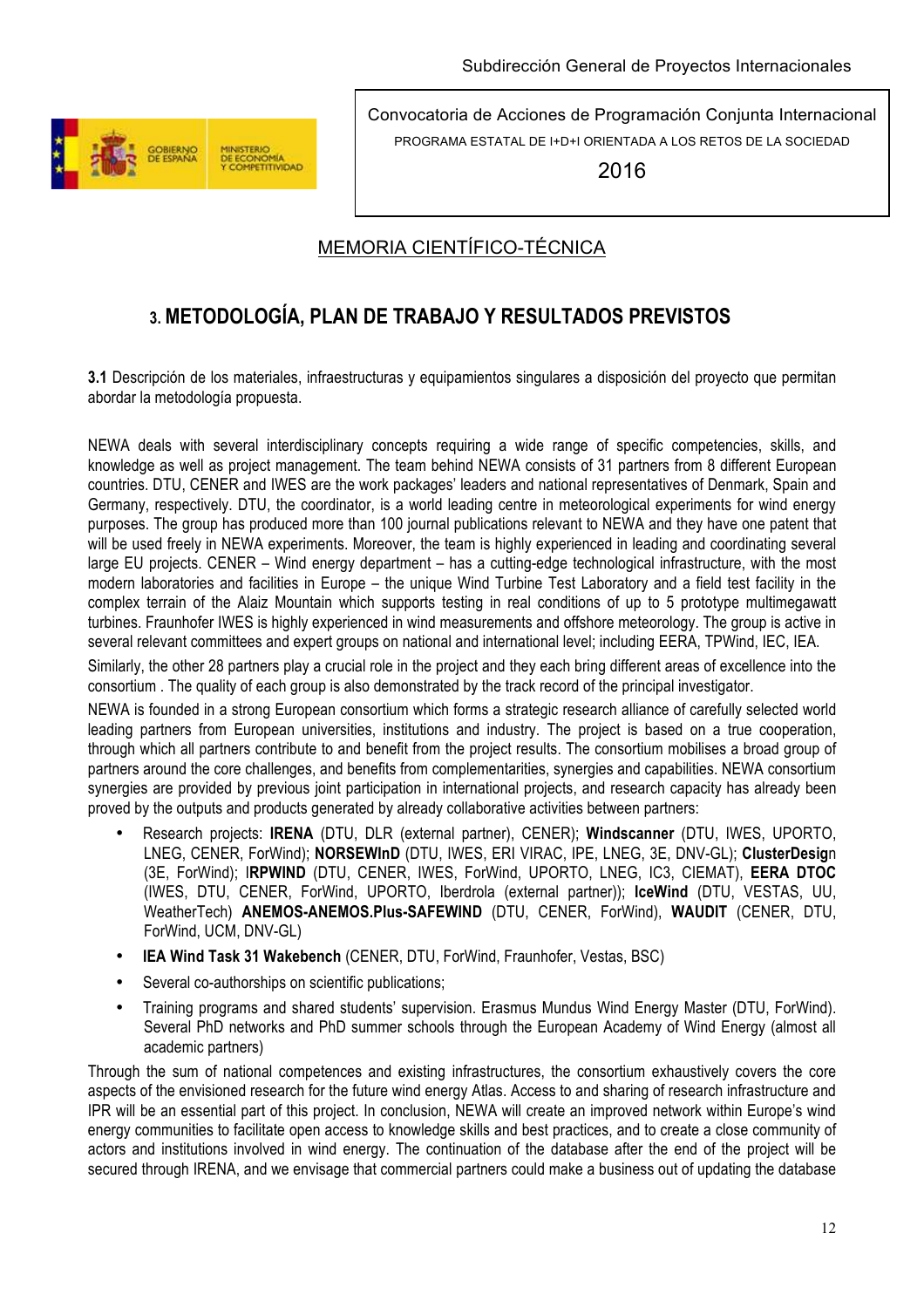

2016

### MEMORIA CIENTÍFICO-TÉCNICA

at that time. The academic continuation of the activities in NEWA will be facilitated by the European Academy of Wind Energy (EAWE), where research projects and applications will be coordinated

### **3.2 Methodology**

Detalle la metodología propuesta de acuerdo con los objetivos del apartado 2.

- Deberá indicarse la viabilidad metodológica de las tareas y reseñar los hitos o entregables previstos. Si fuera necesario, se incluirá una evaluación crítica de las posibles dificultades de un objetivo específico y un plan de contingencia para resolverlas.

El personal implicado en cada una de las tareas deberá especificarse en el cronograma.

- Si solicita ayuda para la contratación de personal, justifique claramente su necesidad y las tareas que vaya a desarrollar.

#### Máximo 32 000 caracteres

NEWA is structured as a highly collaborative and integrative project – all technical work packages engage partners from a variety of disciplines, from both industry and academia and from different EU Member States and one Associated Country. This is critical for the development of a Wind Atlas covering all EU Member States and some Associated Countries and also to achieve the synergy between the leading experts within wind assessment, meteorology, computational fluid dynamics, interactive mapping and surface characterization that composed the consortium. From a scientific perspective NEWA is organized to mitigate the resulting risks by multiple parallel and interacting research tracks. The European project work plan includes 5 work packages (WPs) which have been designed to ensure a broad involvement among the partners and to promote the integration of national research efforts and identification of synergies:

- WP2 addresses wind measurement campaigns and collection and processing of data
- WP3 focus on the development, improvement and implementation of models and downscaling methodologies.
- WP4 aims to validate the developed approaches and estimate the uncertainty, as well as, to develop the NEWA database and its interface.

During the first phase of the project (NEWA-1, 2014-2015) BSC has implememnted and tested the CFDWind model with thermal coupling in the in-house finite element based solver Alya as a part of the WP3.3. Within Task 3.2, BSC has also been working comparing different sub-seasonal forecast systems assessing the predictatiblity of those systems to properly reproduce wind speed. Concerning seasonal time scales, we have been working on the relationship between wind speed and its various sources of predictability

During the second phase (NEWA-2), the BSC-CNS Research Group, led by Arnau Folch, has the following project objectives:

- In WP3 developing strategies for downscaling models from mesoscale to microscale in collaboration with other partners (PD).
- In Task 3.2 the probabilistic mesoscale model chain will be complemented with climate predictions to produce predictability information at different scales/horizons: hours, days, weeks and seasons. This predictability information will address operational costs of wind farms related to the lack of predictability of wind power and met-oceanic weather conditions. Together with the wind resource assessment information of the atlas it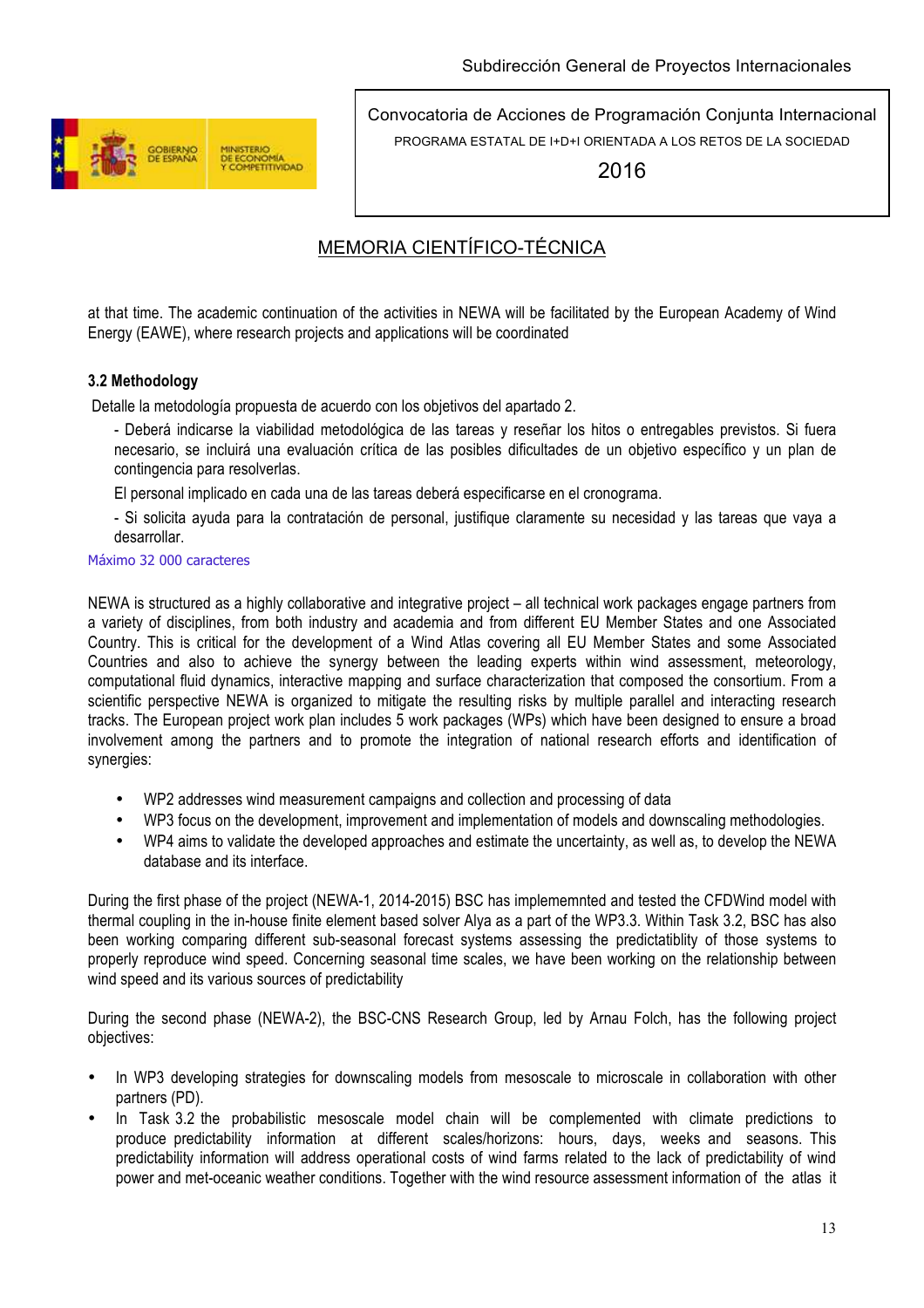

2016

### MEMORIA CIENTÍFICO-TÉCNICA

will be possible to improve spatial planning tools considering life-cycle cost models of wind farms. As a result financial risks will be also better evaluated throughout Europe. BSC and CENER will bring together their experience on short-term (FP7-SAFEWIND) and sub-seasonal to seasonal (FP7-SPECS) predictability assessment to develop forecasting models in the intermediate sub-seasonal range from a few days to months. This is especially relevant to quantify offshore installation and operation and maintenance logistic costs.

- In WP3.5 develop methodologies for model validation using as benchmarking examples data from the experiments in Alaiz (complex terrain) and Kassel (forest) (PD). The purpose of the experiments in WP2 is to challenge the predictions made by the model chain developed in WP3, and thus producing a more reliable wind atlas in WP4. In order to stimulate the development a number of blind comparison benchmarks will be formulated to assure and gauge the quality of the predicted parameters and to be able to improve the modelling along the project duration to optimize the wind atlas model chain. A hierarchy of benchmarking exercises will be developed in order to target specific objectives of the model chain at increasing levels of complexity. Benchmarks will be based on data generated in WP1 from experiments and high-fidelity LES simulations on idealized and experimental conditions. Variables of interest and performance indicators will be identified to anticipate experimental needs and guide model developers. CENER will manage the benchmarking process through the windbench.net portal adopting and improving the model evaluation protocol defined in the IEA Task 31 Wakebench. Blind benchmarks will be open for external participation, notably through the IEA Task Wakebench. Strong-sense benchmarks will be produced from the high-quality experiments of the project. These are engineering standards that define a comprehensive framework for model testing, the requirements for model intercomparison and a set of acceptance criteria considering the intended use of the models. These test cases will be complemented with idealized test cases based on high-fidelity LES simulations, a database of long-term meteorological measurements and production data from weather services and industrial partners collected in WP2.
- In Task 4.3 participate in the beta production runs (T). The open-source platform will be installed and parallelized to run in high-performance computing facilities accessible to the consortium partners. This will allow to apply for national and European computational resources to run the wind atlas database and other costly simulations of the project. Furthermore, the platform will be installed by BSC at the petaflop MareNostrum HPC facility of Spain, to gain access to the PRACE European supercomputing research infrastructure. A proposal to apply for PRACE HPC resources will be formulated in order to enhance the production of the NEWA wind atlas runs. The intention is to find the best setup in terms of input data (e.g. atmospheric data, oceanographic data, land use data), model configuration (grids,nesting) and in terms of physical schemes. The assessment of the different model setups is based on a comparison of model results with data from the measurements taken in the project. All models of the model chain will be improved continuously when validated against measurements that are taken in the project or have been made available for the project. Furthermore, different initialization and forcing data are tested to understand and quantify the sensitivity of used models. Depending on the gained experiences the computational resources for the final production are estimated by each partner and either joint or individual applications to European HPC infrastructures are prepared.
- In Task 4.6 participate in the final production run of the model chain. When completing thorough testing of the developed model chain final production kicks off. This includes the migration of models to the desired HPC infrastructure in case the beta production has been performed elsewhere. Three partners (CIEMAT, DTU, ForWind) commit to carry out mesoscale atmospheric simulation for Europe from Reanalysis data for a time period of 10 years using the best setup figured out in Task 3.1 and during the beta runs. Simulations with LES and many other microscale models that are included further down in the model chain are performed at the measurement sites using the final mesoscale results as input. One or a weighted average of a few microscale models will be used to down scale the meso-scale statistics everywhere in Europe on a grid with a resolution of 20-30 m and at ten wind turbine relevant heights. All data will be freely available at the end of the project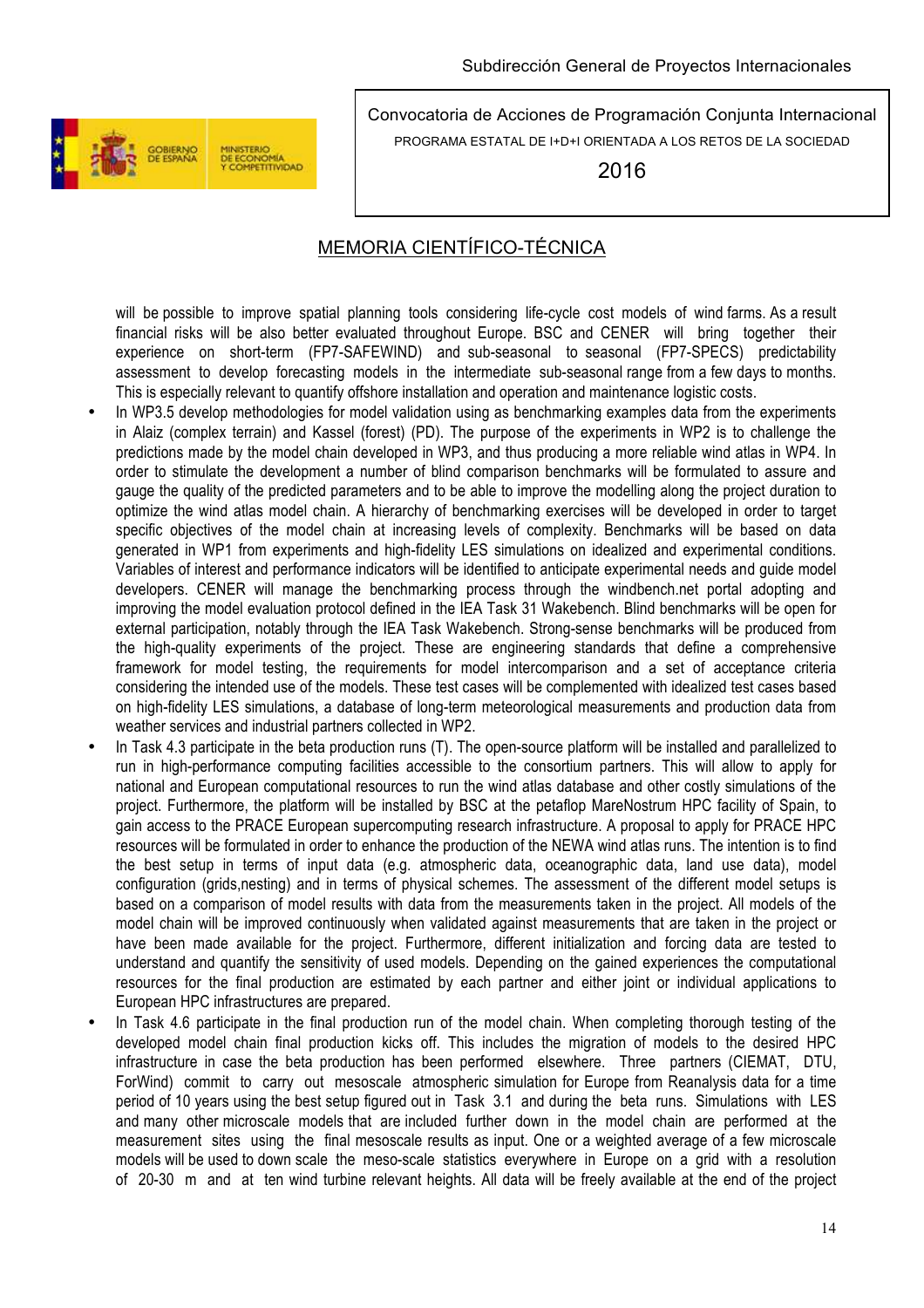

2016

### MEMORIA CIENTÍFICO-TÉCNICA

andarchived in the NEWA database according to the catalogues of output parameters defined in "Task 4.1: Definition of wind atlas output parameters". Final products will be a meso-scale grid and a defined methodology for downscaling to local conditions with open source software yielding an estimate of the appropriate wind conditions at the site and including an estimate of the spatially and temporally based uncertainty for the obtained results depending on the model types and coupling options selected. The short to long-term predictability models developed in Task 3.2 will be used to produce predictability maps at various horizons according to the end-user needs.

In odrer to accomplish these tasks it will be necessary to contract a post-doc (background in meteorology) with experience on CFD and numerical modelling.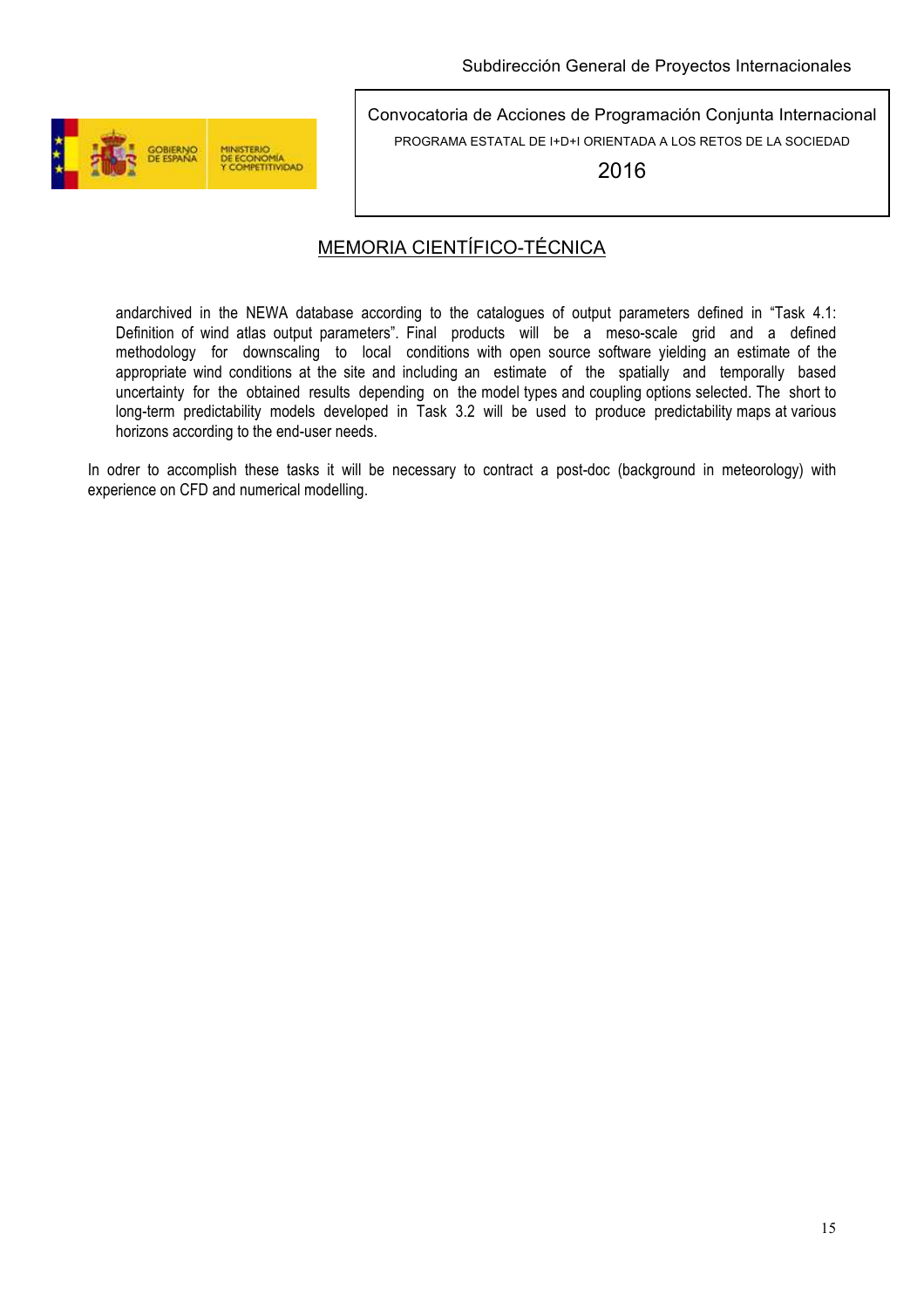

2016

### MEMORIA CIENTÍFICO-TÉCNICA

Para completar los apartados 3.3.1 y 3.3.2 debe utilizarse, siempre que sea posible, el cronograma usado para concurrir en la convocatoria internacional enumerada en el anexo I de la resolución de la convocatoria 2016. En su defecto, deben utilizarse los modelos propuestos.

**3.3.1 Cronograma**. Para cada objetivo debe indicarse: el investigador responsable del mismo, los participantes involucrados, el período de ejecución (expresado en trimestres) y los hitos y entregables esperados con indicación del trimestre previsto (Tx) para su consecución.

Máximo 32 000 caracteres

### **BSC Subproject**

#### **O1: Implementation of the model chain (WP3.4)**

*Person in charge : Arnau Folch*

*Participants : Arnau Folch, Matias Ávila, Post-doc Execution : T1-T12*

*H1. Assist on the parallelization and installation of the open-source platform in the MareNostrum supercomputer (1 Pflop of peak capacity) during the duration of the project.*

*H2. Support NEWA members on the elaboration of competitive proposals to gain access to the PRACE HPC resources in order to enhance the production of the NEWA wind atlas simulations.*

#### *O2: Beta production run of the model chain (WP4.3)*

*Person in charge : Arnau Folch Participants : Herbert Owen, Matías Ávila Execution : T1-T6 H3. Methodologies for model validation using as benchmarking examples data from the experiments in Alaiz (complex terrain) and Kassel (forest) (T6).*

#### **O3: New European Wind Atlas database (WP4.3-4.6)**

BSC and CENER will produce predictability information for the wind atlas for different forecasting horizons.

#### Responsible: **Francisco Doblas-Reyes**

Participants: **Francisco Doblas-Reyes, Albert Soret Miravet**

Execution: **T4**

H4. Beta production run: HPC facilities for the production run are granted; Fixed model setting for all models in the model chain, T4

E5. Report on model adjustments and specifications for final production run based on results from beta production run, T4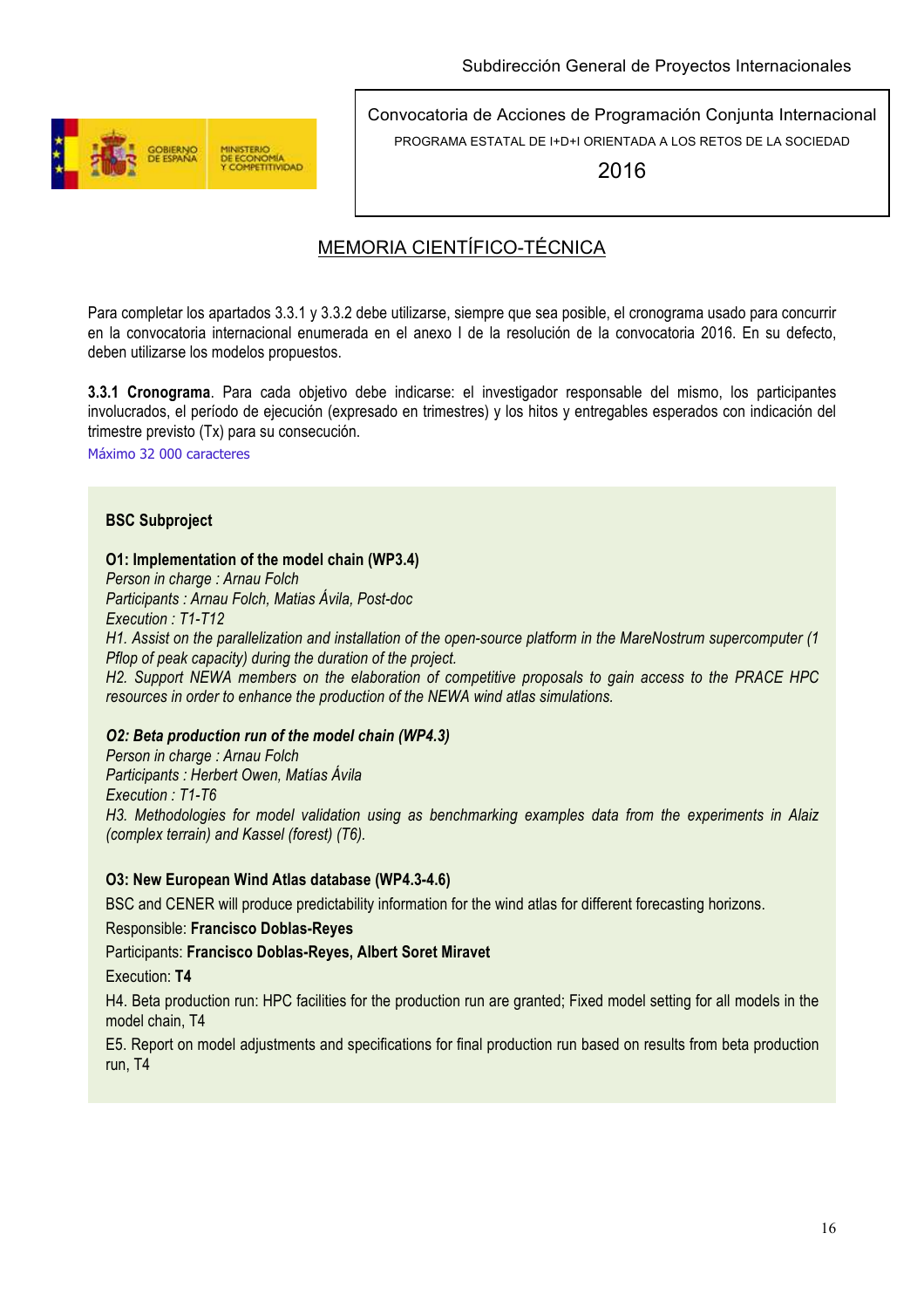Subdirección General de Proyectos Internacionales



Convocatoria de Acciones de Programación Conjunta Internacional PROGRAMA ESTATAL DE I+D+I ORIENTADA A LOS RETOS DE LA SOCIEDAD

2016

# MEMORIA CIENTÍFICO-TÉCNICA

**3.3.2 Cronograma (gráfico)**. En el cronograma marque la duración del OBJETIVO (X) y señale con H1...Hx los HITOS y con E1…Ex los ENTREGABLES, en su caso, de cada objetivo:

|           | Año 1 (trimestres) |                |   | Año 2 (trimestres) |                |                | Año 3 (trimestres) |    |  |    |           |  |
|-----------|--------------------|----------------|---|--------------------|----------------|----------------|--------------------|----|--|----|-----------|--|
| Objetivo  |                    |                |   |                    |                |                |                    |    |  | 10 | 11        |  |
| 01        |                    | H <sub>2</sub> | Λ |                    |                | H <sub>2</sub> |                    | H1 |  |    | $\lambda$ |  |
| 02        |                    |                |   |                    | H <sub>3</sub> |                |                    |    |  |    |           |  |
| <b>O3</b> |                    |                |   | H4-H5              |                |                |                    |    |  |    |           |  |
|           |                    |                |   |                    |                |                |                    |    |  |    |           |  |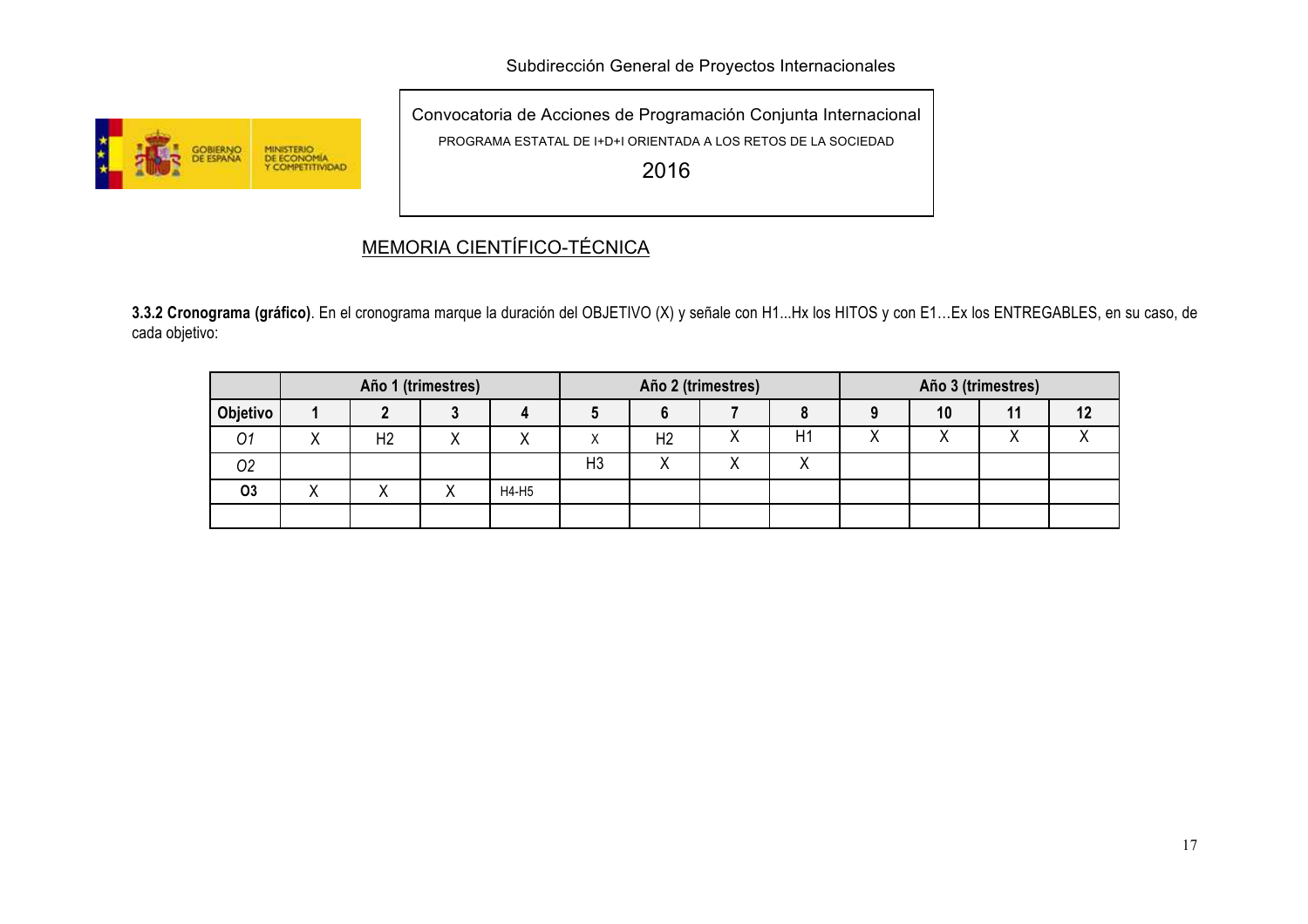

PROGRAMA ESTATAL DE I+D+I ORIENTADA A LOS RETOS DE LA SOCIEDAD

2016

## MEMORIA CIENTÍFICO-TÉCNICA

# **4. IMPACTO ESPERADO DE LOS RESULTADOS**

#### Máximo 3500 caracteres

By developing a new Wind Atlas, this project will contribute to:

 **The reduction of the cost of electricity** generated by wind farms by mitigating risks related to the design and operation of large-scale wind turbines through an enhanced knowledge of wind conditions;

 **Better quantification of European wind energy potential**, and provision of data and models that can improve spatial planning tools and operations, ensuring an effective deployment of wind power.

The most significant implication of the new Wind Atlas is that a reduction of technical and financial uncertainties will accelerate the penetration of wind energy in the EU which should be beneficial for local industry. As a result, this project will contribute to **preserved/enhanced employment in the European wind energy sector**, as well as to a significant reduction in the cost of energy and CO2 emissions. The reduced cost of energy will **increase competitiveness of the European wind industry**. The reduction of uncertainties will decrease the financial risk for investors, making wind energy a more attractive investment. This way, the project will **help Europe to maintain a strong position in terms of wind energy knowledge, technology, and deployment.**

The creation of the new Wind Atlas and the development of improved models **is only possible with the incentive of the NEWA ERA-NET PLUS Programme**. Although strongly committed to the project's objectives, the consortium alone would not be able to mobilise all the resources needed to reach the expected S&T advancements as early as 2019.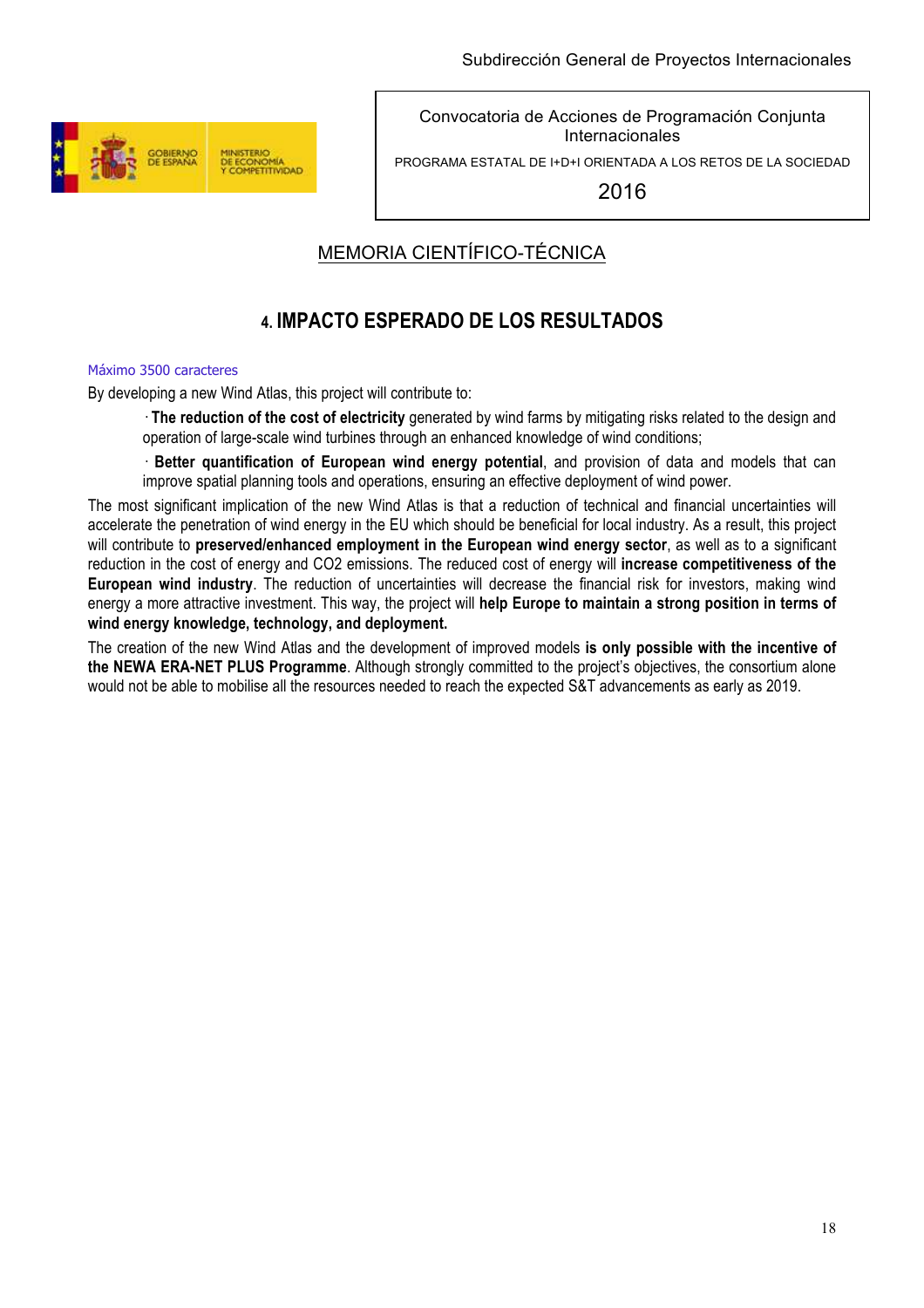

PROGRAMA ESTATAL DE I+D+I ORIENTADA A LOS RETOS DE LA SOCIEDAD

2016

## MEMORIA CIENTÍFICO-TÉCNICA

## **5. DIFUSIÓN Y TRANSFERENCIA DE LOS RESULTADOS**

### **5.1 PLAN DE DIFUSIÓN.**

#### Máximo 4000 caracteres

This WP will be lead by CENER, in close cooperation with DTU. **Partners will also assist the EDM** (Exploitation and Dissemination Manager) **as required.**

#### **Communication, Dissemination and Outreach – spreading results (lead by CENER and DTU)**

The dissemination and communication activities will be performed as a continuous process with a timeline right from the beginning of the project and will involve all consortium partners. DTU, together with CENER, will establish how best to disseminate the project results with the partners of the consortium and publically. Every effort will be made during the course of the project to disseminate information about the goals of the project, ongoing activities, progress, results and the potential benefits and opportunities afforded by the development of the project concept. A specific part of dissemination/outreach activities will possibly be subcontracted to a third party, including communication material (design, set-up and maintenance of the project website and the project identity to be used in all publishable media) and workshops. The consortium is currently in dialogue with the European Wind Energy Association (EWEA) to take part on these activities and effectively help to disseminate project results with the involvement of the whole European area.

The dissemination and communication strategy will be defined to target different groups: stakeholders, policy makers, general public, scientific community (researchers and students), relevant industrial sectors, national and regional authorities.

Dissemination activities will include, inter alia, for the general public:

- Management of a project website (that will be updated continuously on the progress of the project and will be used as a repository of publishable reports);
- Publication of the results in the Commission's public websites and on the NEWA ERA-NET PLUS
- Joint Call brochure. The consortium will provide periodic reports that include a publishable summary of such quality that the Commission and the NEWA ERA NET PLUS Joint Call Secretariat can publish it right away in the public domain and will be understandable for a lay audience;
- General public events (e.g. seminars, open days at host institutions);
- Non-scientific press articles (e.g. CORDIS Wire, Outreach Magazine) and development of newsletters on the progress of the project.

Moreover, the following scientific dissemination activities are envisioned:

- Participation in conferences and workshops (e.g. EWEA Conference, EAWE Torque Conference, IEA Task 31 Wakebench and Task 11 Topical Expert Meetings, EERA WG1 workshops);
- Participation in and presentation at two NEWA status seminars (mid-term and final seminar);
- Elaboration of open-access publications through journals as well as self-archiving repositories;
- Set up of open model design benchmarks (WP3), managed at windbench.net to seek internacional collaboration through IEA-Wakebench and other forums;
- Publishing of the experimental database through winddata.com, as soon as the data are qualitychecked and documented;
- Publishing of open-source model-chain codes through windbench.net, as soon as the codes are verified and documented;
- Publishing of the European Wind Atlas database through the IRENA Global Wind Atlas GIS web platform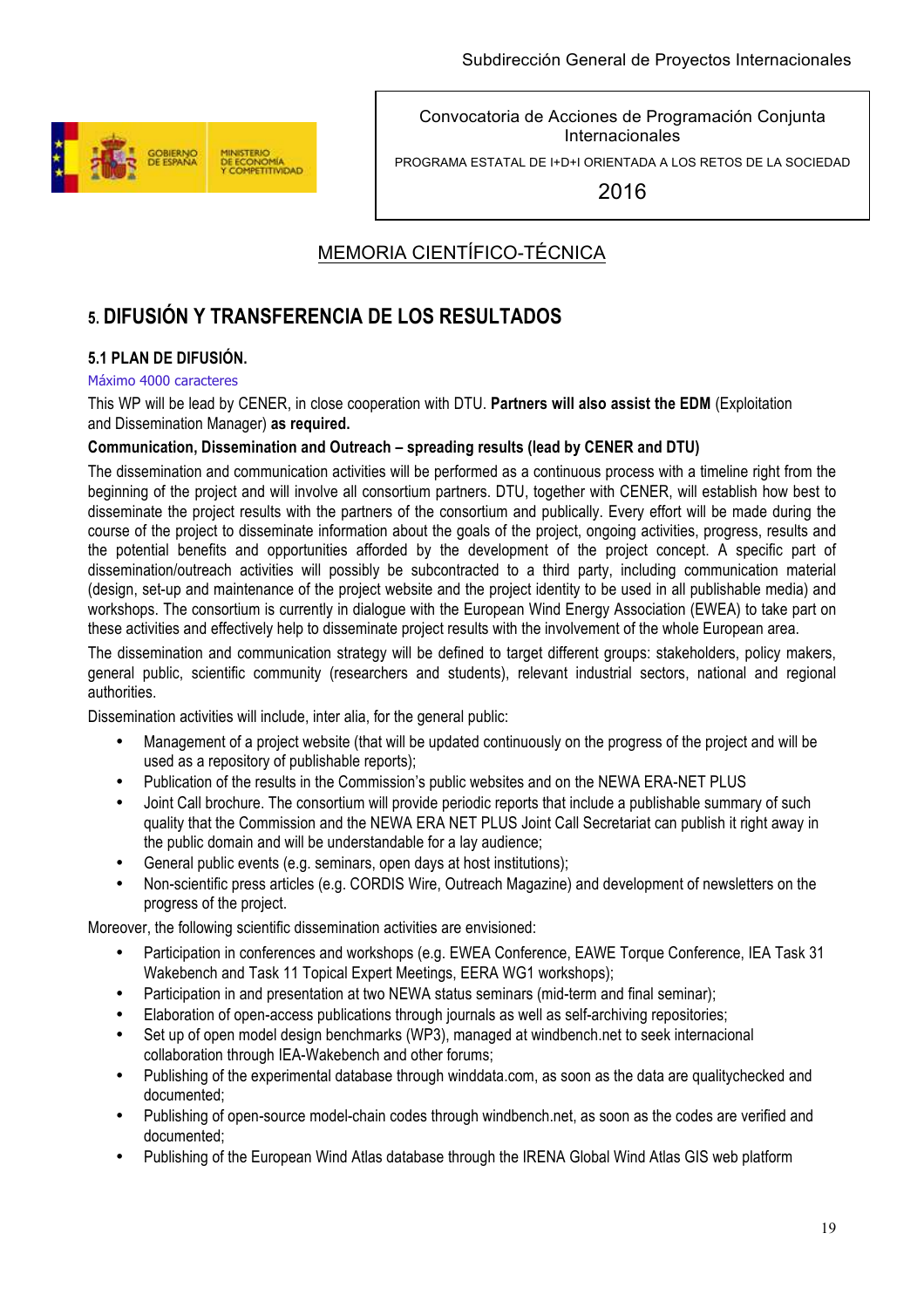

PROGRAMA ESTATAL DE I+D+I ORIENTADA A LOS RETOS DE LA SOCIEDAD

2016

## MEMORIA CIENTÍFICO-TÉCNICA

The measures proposed for communication and dissemination of project results will increase the impact of the project in the following way:

- Attract the interest of potential partners and public or private investors;
- Draw the attention of national governments and regional authorities;
- Encourage talented students and scientists to join the consortium research groups and enterprises;
- Enhance partners' reputation and visibility at local, national and international level;
- Generate market demand for the project results enhance exploitation potential

Two workshops will be organized, one at the beginning of the project addressing end-user requirements and another one at the end of the project to summarize results, provide guidelines on the use of the NEWA databases and promote the exploitation plans of the project. These public workshops will be jointly organized with annual meetings.

In addition to these European-wide workshops, additional dissemination activities will be conducted at national level in some countries (e.g. Germany). This includes the set-up of a national industry mirror group, which is informed about the project plans and results and is invited to give advice and feedback to the project.

A Dissemination and Data Management Plan will be established at the beginning of the project on how the research data shall be handled during the project duration and beyond. Dissemination procedures for research results and data will be established to guide project participants and ensure open-access and long-term preservation.

**5.2 PLAN DE TRANSFERENCIA Y EXPLOTACIÓN**, en su caso, de los resultados del proyecto, incluyendo aquellas entidades interesadas en los resultados del proyecto, concretando su participación y/o aportaciones al desarrollo del mismo.

#### Máximo 4000 caracteres

The EDM will be responsible for the Exploitation plan for the Use and Dissemination of the Knowledge. This plan will include agreements between the parties as to the conditions for access to background IPR and the license agreements for use of both background and foreground IPR. These conditions will also be included in the Consortium Agreement, elaborated based on the DESCA model. The plan will detail how to exploit the project results in terms of additional R&D, commercialization and financing. In specific, the following items will be included in the Exploitation Plan:

- European Wind Atlas database: pre-agreement with IRENA for maintenance within the Global Wind Atlas database;
- Experimental database;
- Open-source model-chain codes;
- Other exploitation items related to the specific developments of each partner

As a result of the project, the consortium will identify knowledge gaps (experimental and modeling). A NEWA research roadmap will summarize this as background to guide future uses of the databases in other research projects. This roadmap will be initially implemented by the setting up of a European network using appropriate coordination and support actions under H2020 or COST. An application will be presented during the last term of the project to support this networking activity.

At Spanish level the project was supported by a large number of institutions as part of a call for Expression of Interest (EoI) launched by CENER by the end of 2012. The EoI report was submitted to MINECO to justify the relevance of the NEWA project both for industry and academia. In total 12 institutions participated in the EoI including large industry players like Acciona and Iberdrola and the Spanish Technology Platform REOLTEC (see attached letters of support).

The possibility to have access to high-fidelity experimental data to develop and validate models as well as the wind atlas methodologies that will be developed by NEWA were welcome as an inflection point in this technology, with high impact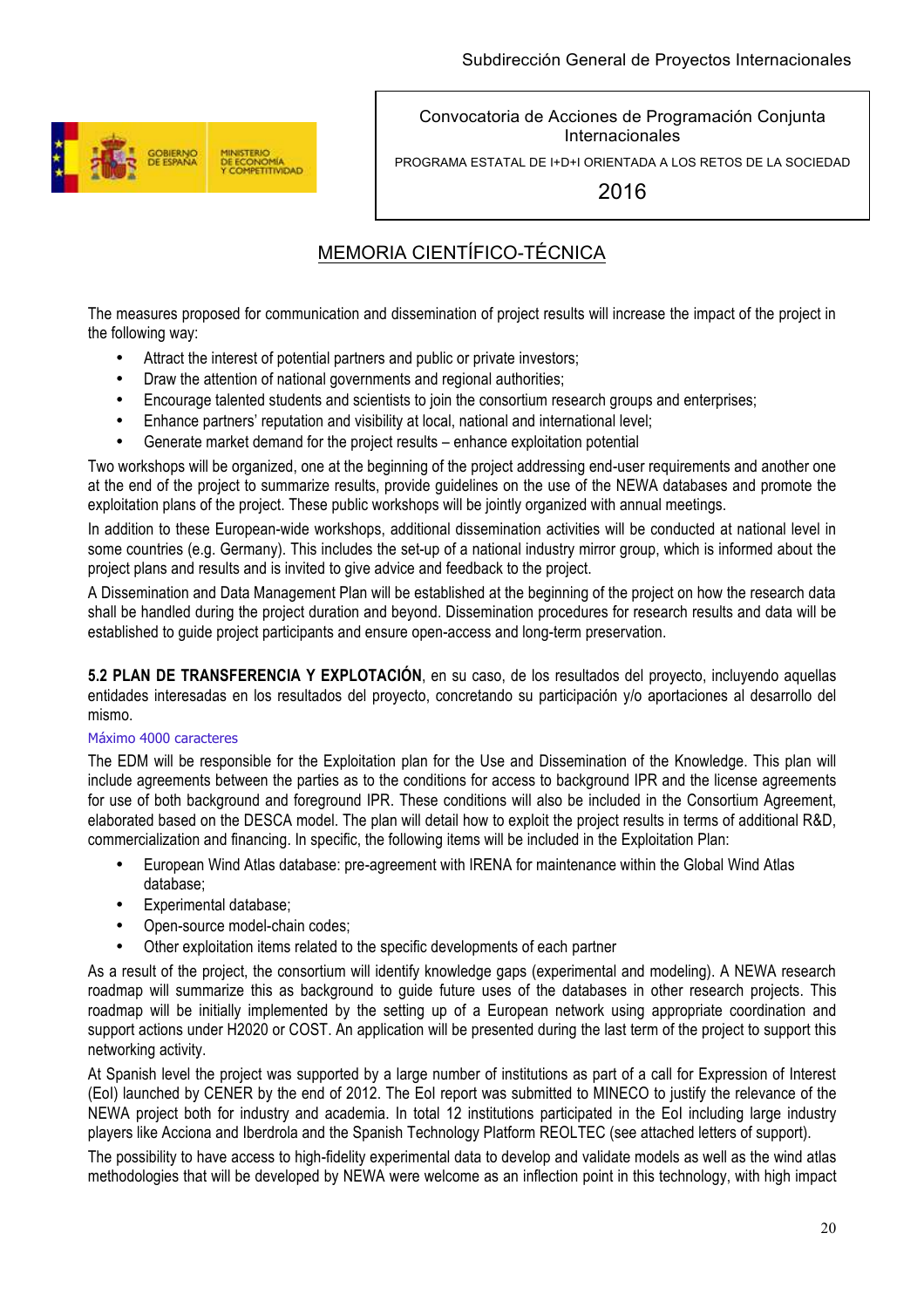

PROGRAMA ESTATAL DE I+D+I ORIENTADA A LOS RETOS DE LA SOCIEDAD

2016

## MEMORIA CIENTÍFICO-TÉCNICA

in reducing the cost of energy of wind energy deployment by reducing financial risk. At research level the experimental databases will be a very significant instrument for the development of meteorological models in the future.

| <b>Work Package Deliverables</b> | Delivery month                                    |                    |
|----------------------------------|---------------------------------------------------|--------------------|
| D <sub>5.1</sub>                 | Project website and identity                      |                    |
| D <sub>5.2</sub>                 | Dissemination and Data Management Plan            |                    |
| D <sub>5.3</sub>                 | Public workshop on end-user requirements          |                    |
| D <sub>5.4</sub>                 | General public events                             | 24, 36, 48         |
| D <sub>5.5</sub>                 | Press articles (non-scientific) and e-Newsletters | 12, 24, 36, 48, 60 |
|                                  |                                                   | $D = -42.400$      |

| D <sub>5.6</sub>  | <b>Exploitation Plan</b>                                     | 60             |                                                       |
|-------------------|--------------------------------------------------------------|----------------|-------------------------------------------------------|
| D <sub>5.7</sub>  | Project results' description for the Joint Call brochure     | 60             |                                                       |
| D <sub>5.8</sub>  | Public workshop on NEWA results and quidelines for end-users | 60             |                                                       |
| D <sub>5.9</sub>  | Participation in and presentation at NEWA mid-term seminar   | 30             |                                                       |
| D <sub>5.10</sub> | Participation in and presentation at NEWA final seminar      | 60             |                                                       |
| D <sub>5.11</sub> | Research roadmap for NEWA databases                          | 60             |                                                       |
|                   | <b>Work Package Milestones</b>                               | Delivery month | <b>Means</b> of<br>verification                       |
| M <sub>5.1</sub>  | Dissemination and Data Management Plan<br>implemented        | 60             | Dissemination and<br>Data Management<br>Plan approved |
| M <sub>5.2</sub>  | European Wind Atlas database released publically             | 60             | <b>European Wind</b><br>Atlas published               |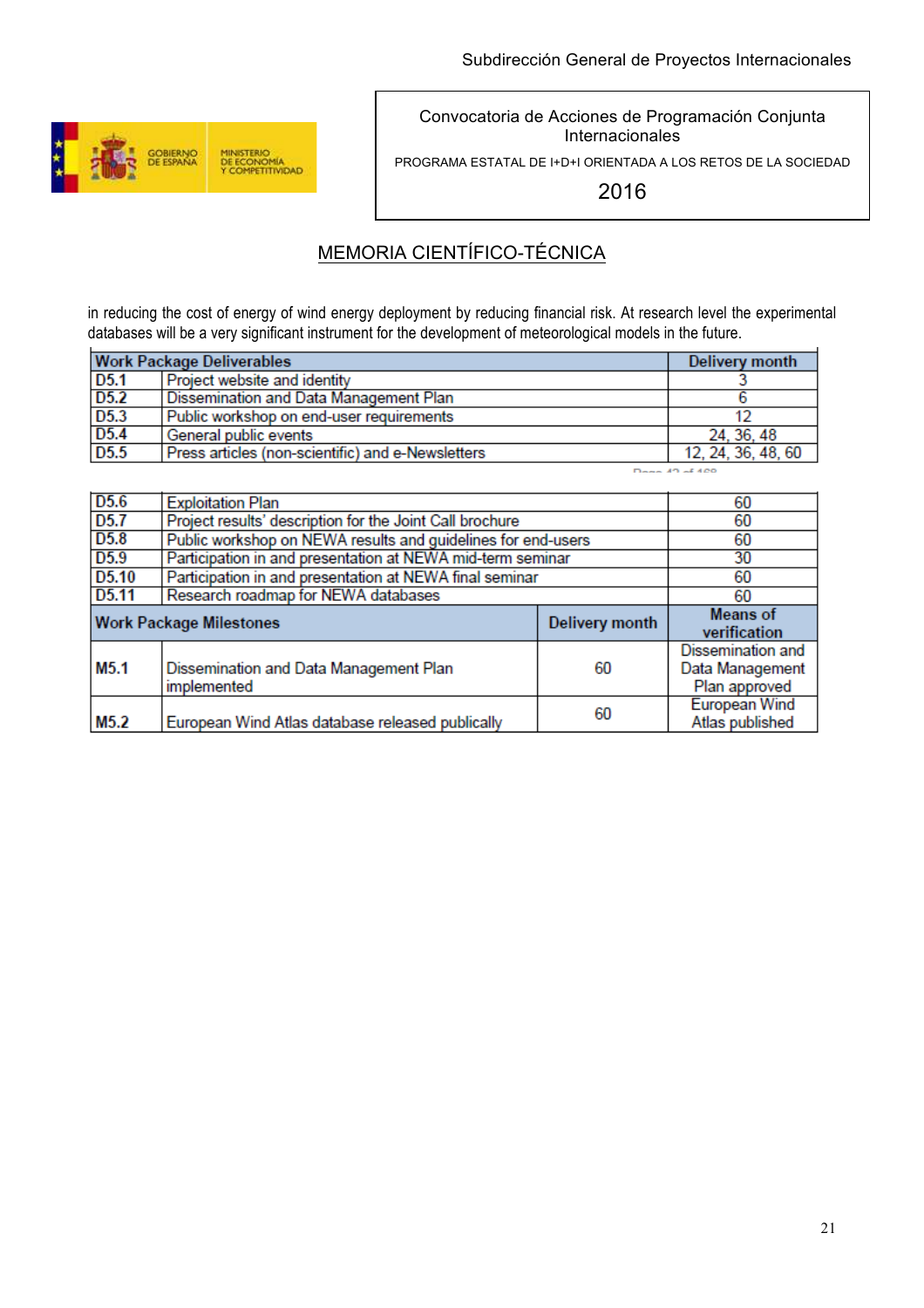

PROGRAMA ESTATAL DE I+D+I ORIENTADA A LOS RETOS DE LA SOCIEDAD

2016

# MEMORIA CIENTÍFICO-TÉCNICA

# **6. RELACIÓN DE LAS PERSONAS QUE COMPONEN EL EQUIPO DE TRABAJO**

Relacione las personas del equipo de trabajo que participarán en la ejecución del proyecto de investigación (de acuerdo con el artículo 26 de la convocatoria).

*Indique NOMBRE Y APELLIDOS y las siguientes claves según proceda:*

*TITULACIÓN*: Doctor (D); Licenciado o ingeniero (L); Graduado (G); Máster (M); Formación profesional (FP); Otros (O) *TIPO DE CONTRATO:* En formación (F); Contratado (C); Técnico (PT); Entidad extranjera (EE); Otros (OC) *DURACIÓN DEL CONTRATO:* Indefinido (I); Temporal (T)

- 1. Arnau Folch Duran: D-C-I
- 2. Francisoco Javier Doblas-Reyes: D-C-I
- 3. Albert Soret Miravet: D-C-I
- 4. Matías Ávila: D-C-T
- 5. Herbert Owen: D-C-T
- 6. Post-doc: D-F-T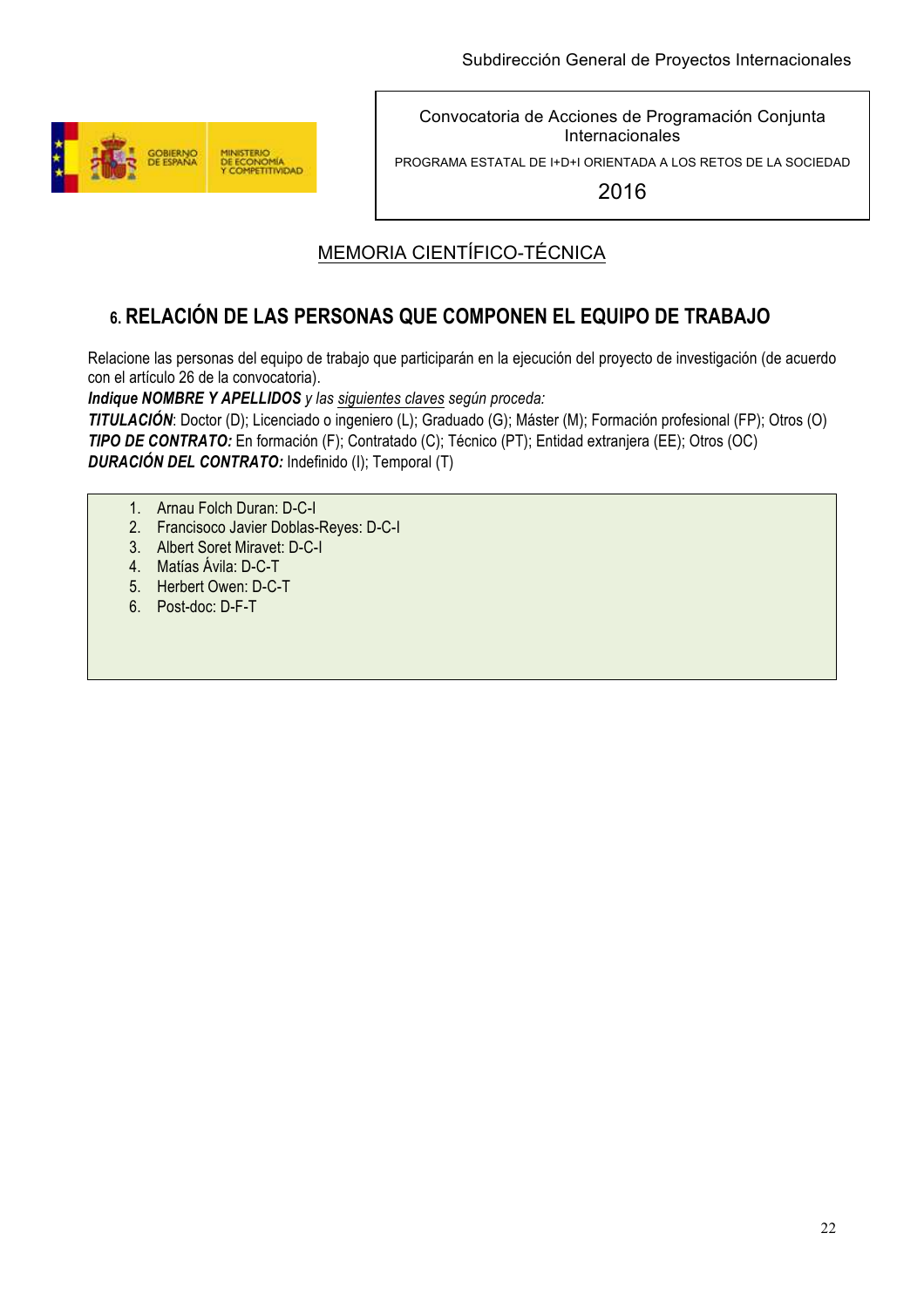

PROGRAMA ESTATAL DE I+D+I ORIENTADA A LOS RETOS DE LA SOCIEDAD

2016

## MEMORIA CIENTÍFICO-TÉCNICA

### **7. IMPLICACIONES ÉTICAS Y/O DE BIOSEGURIDAD DE LA INVESTIGACIÓN PROPUESTA**

Si en la aplicación electrónica de solicitud ha contestado **afirmativamente** en alguno de los aspectos relacionados con implicaciones éticas o de bioseguridad allí recogidos, explique los aspectos éticos referidos a la investigación que se propone; las consideraciones, procedimientos o protocolos a aplicar en cumplimiento de la normativa vigente, así como las instalaciones y las preceptivas autorizaciones de las que dispone para la ejecución del proyecto.

#### Máximo 8000 caracteres

The NEWA consortium foresees no ethical issues stemming from the developments proposed in the project. All the envisioned activities respect fundamental ethical principles, including those reflected in the Charter of Fundamental Rights of the European Union. This project does not involve the use of humans in any way and thus the issue of informed consent is not relevant in this case. Also, NEWA does not involve the use of animal species or methods. No specific legal requirements are applied to the study. Permitting processes to run the experiments will be carried out at a Regional or National level.